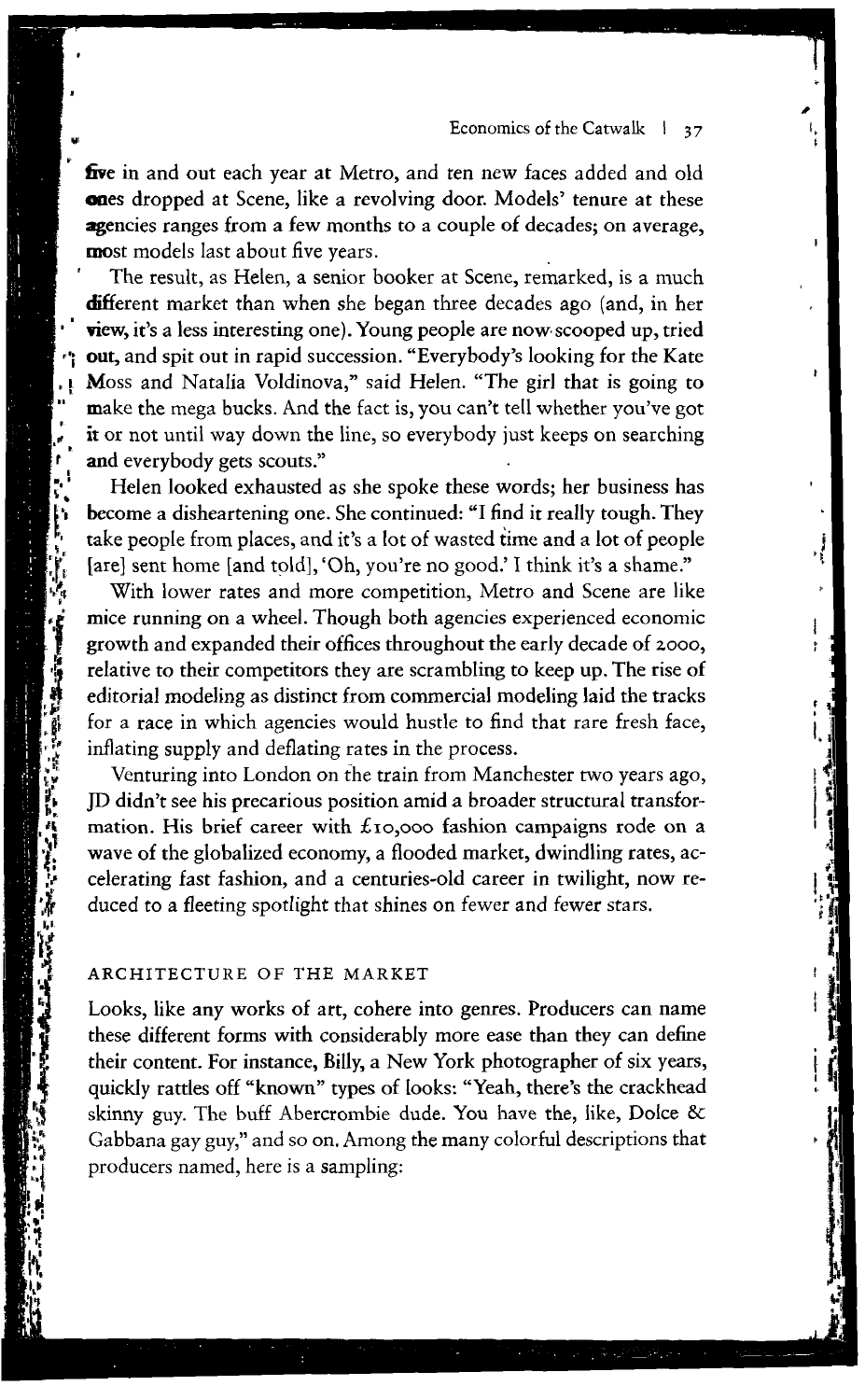### 3 8 I Economics of the Catwalk

the tarted-up housewife, ephemeral bohemians, apple pie, the drug addict, yoga fit, the L.L. Bean guy, high-end hipster chicks, little tweety birds, the Brazilians, the Belgians, and Russian baby dolls

The typologies are endless. These different types come in and out of vogue along with fashion trends, so that one look becomes "the look" for particular segments of fashion at any given moment.

But their movement is not random. There is an economy to this jumble of looks, and it follows an anti-economic logic.30 In this economy, some of the most desirable jobs pay the smallest sums of money, while those with the largest cumulative earnings suffer the poorest stature. It is the " economic world reversed," as Pierre Bourdieu put it, because here, the losers win. And they can potentially win *big.*

# *The Economic World Reversed*

Producers of the look, like producers in any field of cultural production, have a complicated relationship to profit; some of them embrace economic principles, while others reject monetary pursuits. This depends on their location in the editorial or commercial circuits. Within these circults of value, models book different jobs, earn inversely related amounts of prestige and income, and face varying levels of risk. They also have distinct looks that everyone claims to be able to see. Editorial models have an unusual or, to use industry parlance, an " edgy" look. Commercial models are widely described as " soft" or " classic" looks. Each look appeals to different audiences; just as in avant-garde art circuits, editorial looks are produced for other producers, that is, editors, stylists, and fashion insiders, while commercial looks are produced for mass consumption. A commercial look generates immediate economic returns, but at the expense of long-term profits. Meanwhile, the value of an editorial look matures over the long term—that is, if it doesn't evaporate into thin air from one season to the next.

化过程 计连接电话连接线 医氧化物

Models who specialize in editorial work, so named after "editorial" pages that showcase editors' opinions, book predominantly magazine shoots and catwalk shows. These are by far the poorest-paid jobs in modeling. But payment in a cultural production field takes several forms, and in modeling, not all monies are equal.<sup>31</sup> Though editorial jobs pay low immediate economic returns, or "economic capital," they are rich in prestige, or " symbolic capital." Prestige is valuable in its own right, as it enables one to " make a name for oneself" and grants authority to consecrate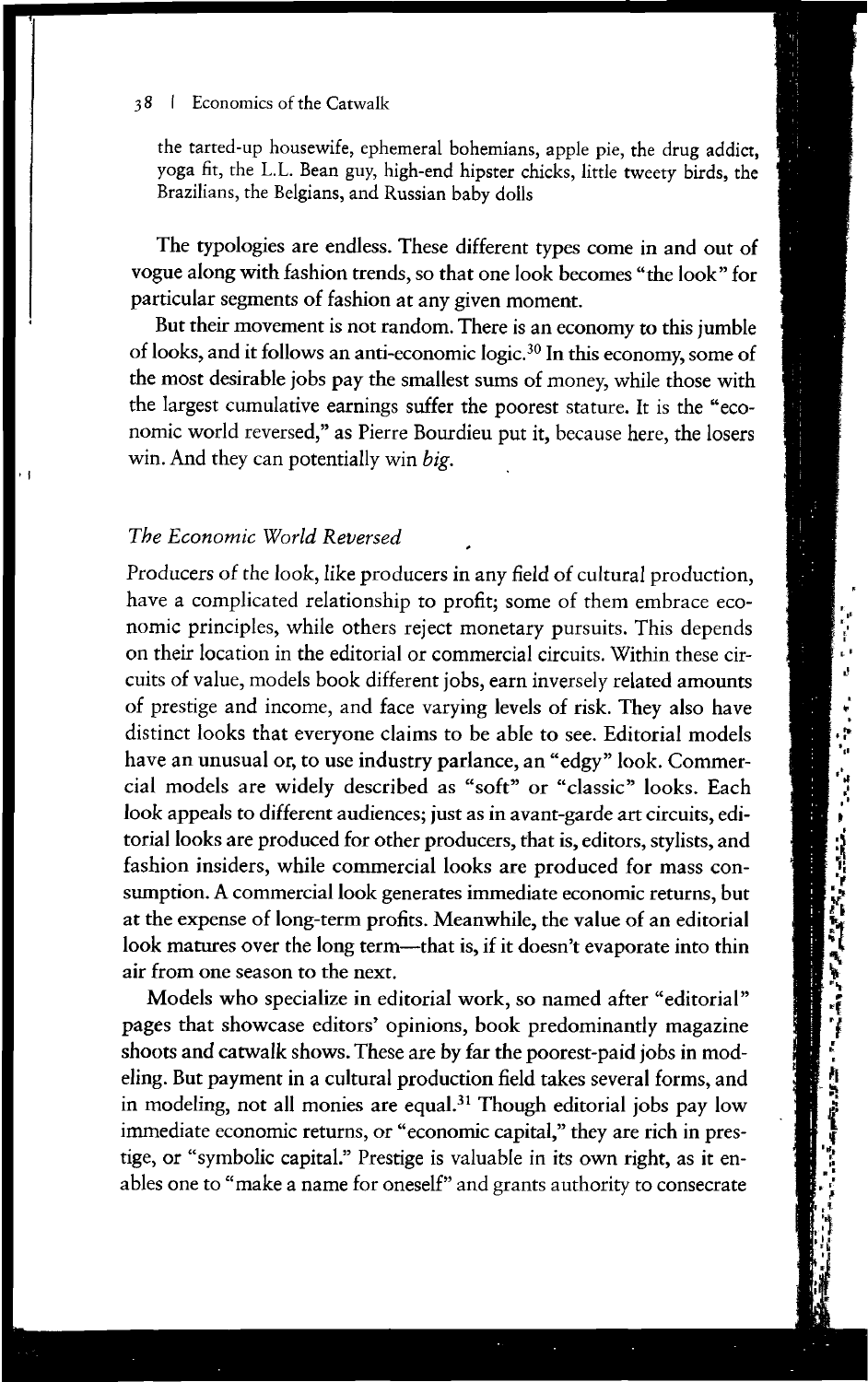Economics of the Catwalk  $\exists$ 



**FIGURE 2.1. Editorial and commercial worlds in the fashion field** 

" good taste." Agencies and models are betting against the odds that symbolic capital will eventually pay off in the long run should the model score a luxury-brand campaign. This is the occupational jackpot, which can pay millions of dollars, renewable for several years.

Commercial jobs, such as print advertising, catalog shoots, television commercials, and informal fittings and showroom modeling, pay very well in the short term with consistently high day and hourly rates. Steady and predictable, commercial bookings pay the bills for models and bookers alike, but at a cost: this is by far the least prestigious type of work. Those models with steady above-average earnings are valuable economic assets to the agencies, yet they are symbolically worthless. They do not earn the symbolic status required to book campaigns, and a model who becomes "known" for commercial work is essentially out of the running for the jackpot. The penniless editorial model, meanwhile, enjoys a high cultural status but rarely adds to (and often detracts from) his or her agency's financial books.

In her study of the aesthetic economy, Joanne Entwistle documents this trade-off among fashion models and buyers at Selfridges department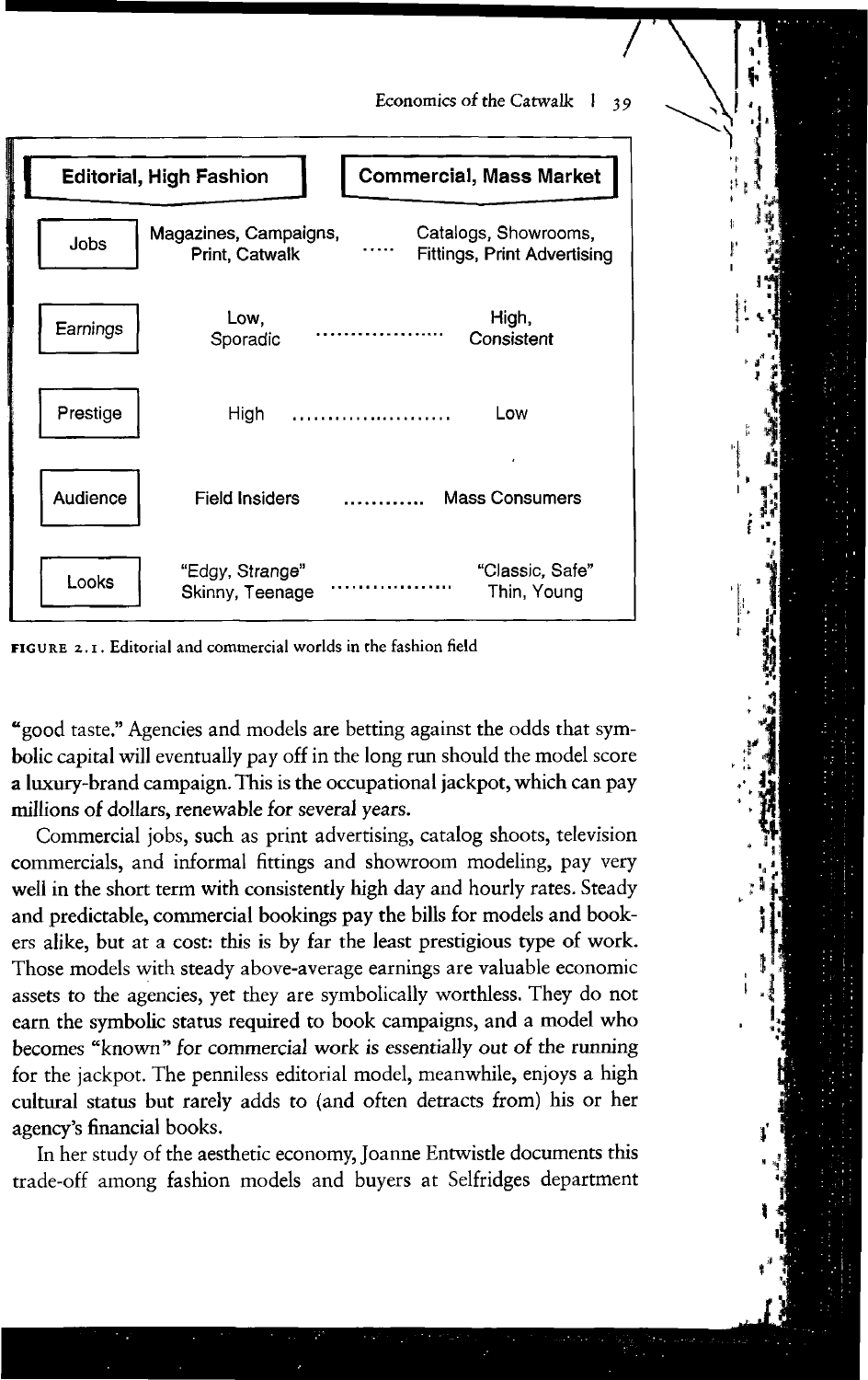

FIGURE 2.2. Structure of the field of fashion

store, noting the valorization process from editorial to commercial spheres, and Patrik Aspers has found a similar tension in his study of fashion photographers in Sweden. The hidden cost of steady commercial work, they find, is its toll on symbolic capital, which in the long run hinders financial gain(This means that, paradoxically, producers have an *incentive* to reject economic *incentives,* and they have an *interest* in economic *disinterestedness} 1 J*

In theory, editorial and commercial circuits are polar opposites, but in practice, fashion's circuits are leaky systems; they have blurry and overlapping edges. Models move between editorial and commercial circuits, adapting their look to particular clients. Clients are also dynamic; an editorial client may book a commercially pretty model, or a commercial catalog might gravitate toward an edgy one. High-end catalogs such as *Barney's* and *Neiman Marcus* present edgy looks to mass audiences, and the *Victoria's Secret* catalog is highly prestigious yet targeted to middle-market consumers.

Generally, however, the value of a model's look emerges from the interplay between two distinct circuits. Picture this relationship along two axes, as shown in Figure 2.2.

Models working at the far end of the Economic Capital axis earn high rates in catalogs, showroom, and commercial advertising but are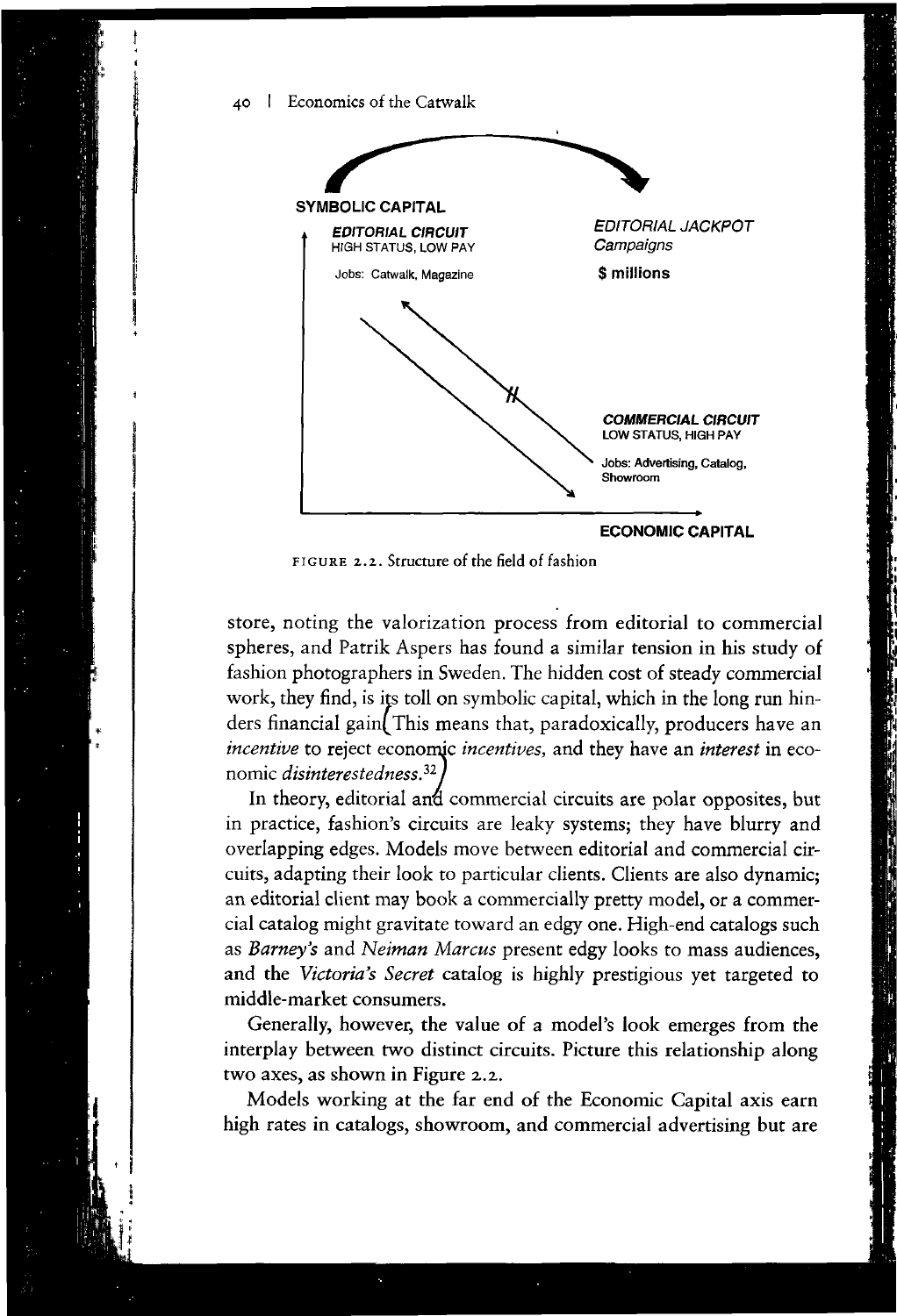essentially " stuck" there, in the land of "cheesy" catalog jobs, unable to move up into editorial work. Models working at the far end of the Symbolic Capital axis earn less money in magazines and catwalk jobs, but their prestige can translate into higher rates in commercial jobs as they move along the Economic Capital axis, and they can, so they hope, hit the jackpot by booking lucrative campaigns.

# *The Beauty World Reversed*

网络小叶亚科 计数据数据数据数据数据

There are physical differences between editorial and commercial models, albeit faintly detectable to the outside observer. Commercial models at both Metro and Scene are likely to be older and larger in body size than editorial models. Commercial women range from size 2 to size *6,* while editorial "girls" range from size zero to size 4. The colloquial term "girl" somewhat accurately describes the majority of female editorial models, who range from age thirteen to twenty-two, significantly younger than commercial models, who are typically at least eighteen years old and progress into their thirties and beyond. Editorial " boys" tend to be slim, with 28" waists and 3*6"* chests, whereas commercial men are " hunks in trunks," with 32" waists and 40" chests. The hunks are older, ranging from eighteen to fifty and up, while editorial boys range from sixteen to their mid-twenties.

Beyond these physical differences, editorial and commercial models vary enormously in how they are *seen.* Bookers, clients, and models describe commercial looks as conventionally attractive. Commercial women, whom bookers affectionately refer to as " money girls," are just that: they look like, and earn, a million bucks. They work predominantly in showrooms and for catalogs and commercial print advertising, jobs that pay the bills for models and agents alike. The commercial look is, variously stated, cheerleader pretty, manicured, wholesome, classic, clean, all-American, and glamazon. They are attractive, of course, but with widespread appeal, a "better-looking version of the girl next door," as a Metro booker said. This "girl next door" is not necessarily white, but as these terms imply, she is coded as middle class. Commercial men are similarly "handsome," and "classically nice, regular-looking guys," as one booker explained, and "they're probably the guys that would make very good boyfriends." Commercial models are, very relatively speaking, " normal," and their normality translates into reliably high, steady earnings.

Within this "safe" commercial genre are models who specialize in showroom work, that is, fittings and informal runway presentations, and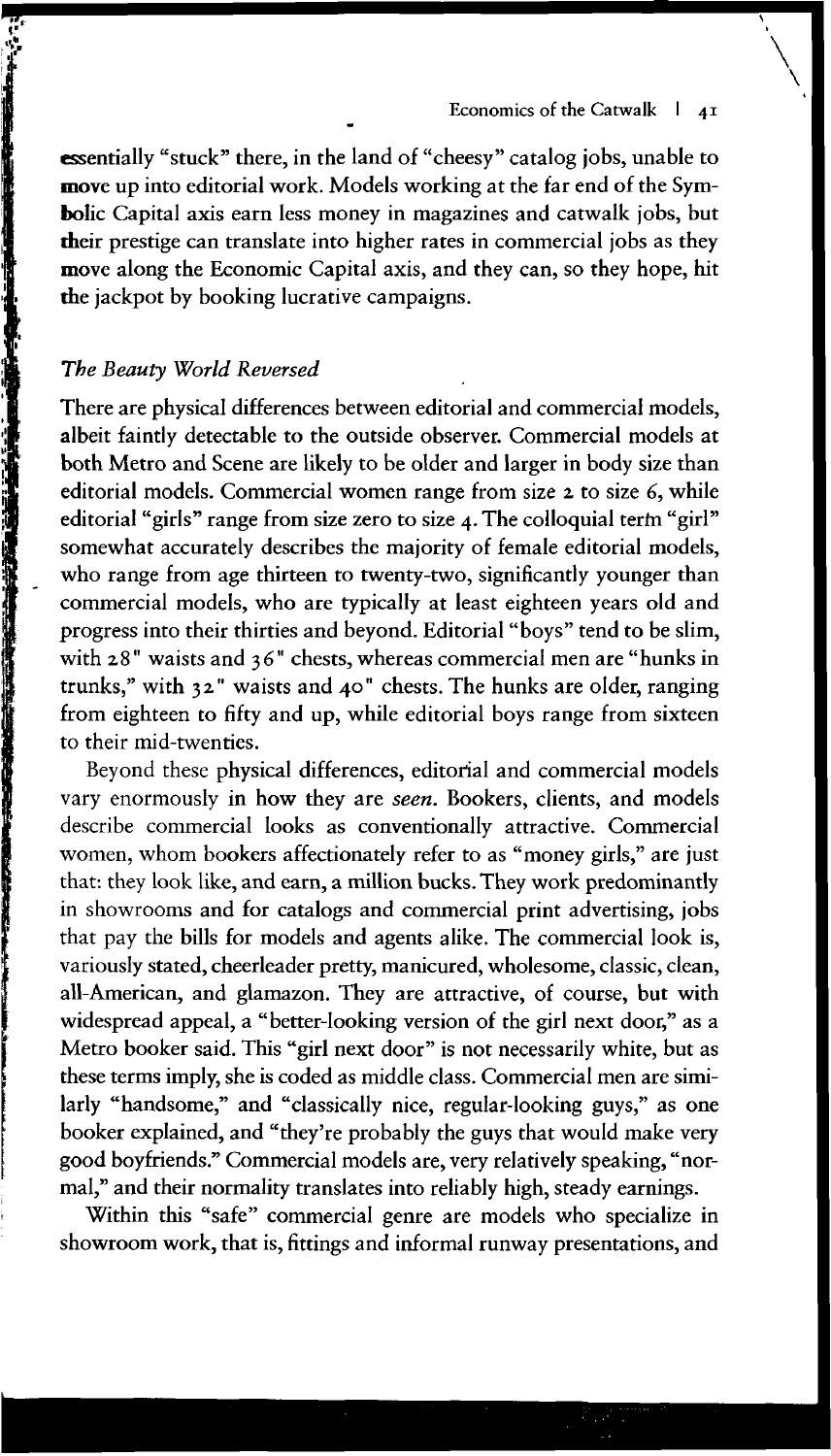### 42 | Economics of the Catwalk

those who specialize in catalog work. Of most importance for showroom models are precise body measurements between sizes 4 and 8, as clients hire them mostly to aid in the construction and sale of sample garments. Catalog models embody norms of mainstream prettiness that are appealing to the average shopper in middle America:

Like definitely pretty, like a girl that would be walking down the street and you go, " Yeah, she is hot." You know, heads are turning. That's what I think is catalog. Clean, all-American, very wholesome. But usually if a man from middle America thinks she is hot, then that is sort of catalog. (Bre, New York booker)

In contrast to the "everyday smiley catalog girl" or the "generically" handsome guy, the editorial model is seen as "unique" and "strong." An editorial model is typically described as having an unusual or, to use a term that comes up often in the business, an "edgy" look. Producers define edgy as an " atypical" or an " odd" kind of quality.

Everyone in the field had a tough time putting edgy into words. Beyond its rudimentary physical markers of youth and skinniness, edgy is an amorphous quality, perhaps most easily defined negatively. Edgy is *not* commercially pretty but is code for a look that departs from conventional norms of attractiveness. It is the uncanny, sitting on the border between beautiful and ugly, familiar and strange, at once attracting and repulsing its viewer. As Clive, a New York stylist, explained, " You know the really, really good girls? They are freaks. Absolute freaks! Not as people, but physically, they are freakish.. . . But even though it is freakish, it is very attractive."

While producers cherish an edgy look, they realize its value may not be recognizable to field outsiders:

An editorial model generally has a more,  $um$ , strong look.... At school she was probably considered very ugly by her classmates. And some people, like my mom or whoever, might look at a picture of her in *Vogue* and say, " What's she doing modeling? She's strange-looking." And she *is* strangelooking, but she's strange in a great way. (Fria, London booker)

When classification schemes are not automatically obvious—"soft," " edgy," " classic"—how do the classifiers discern between types of looks? How do bookers manage the "biography" of their models when boundaries between markets are fuzzy? The answer has to do with the people for whom models are intended to appeal. A social hierarchy of consumers corresponds to this classification and hierarchy of looks. The commercial look is presumed to resonate with a field of mass consumers. With its soft and "boring" beauty, commercial models appeal to middle America, fre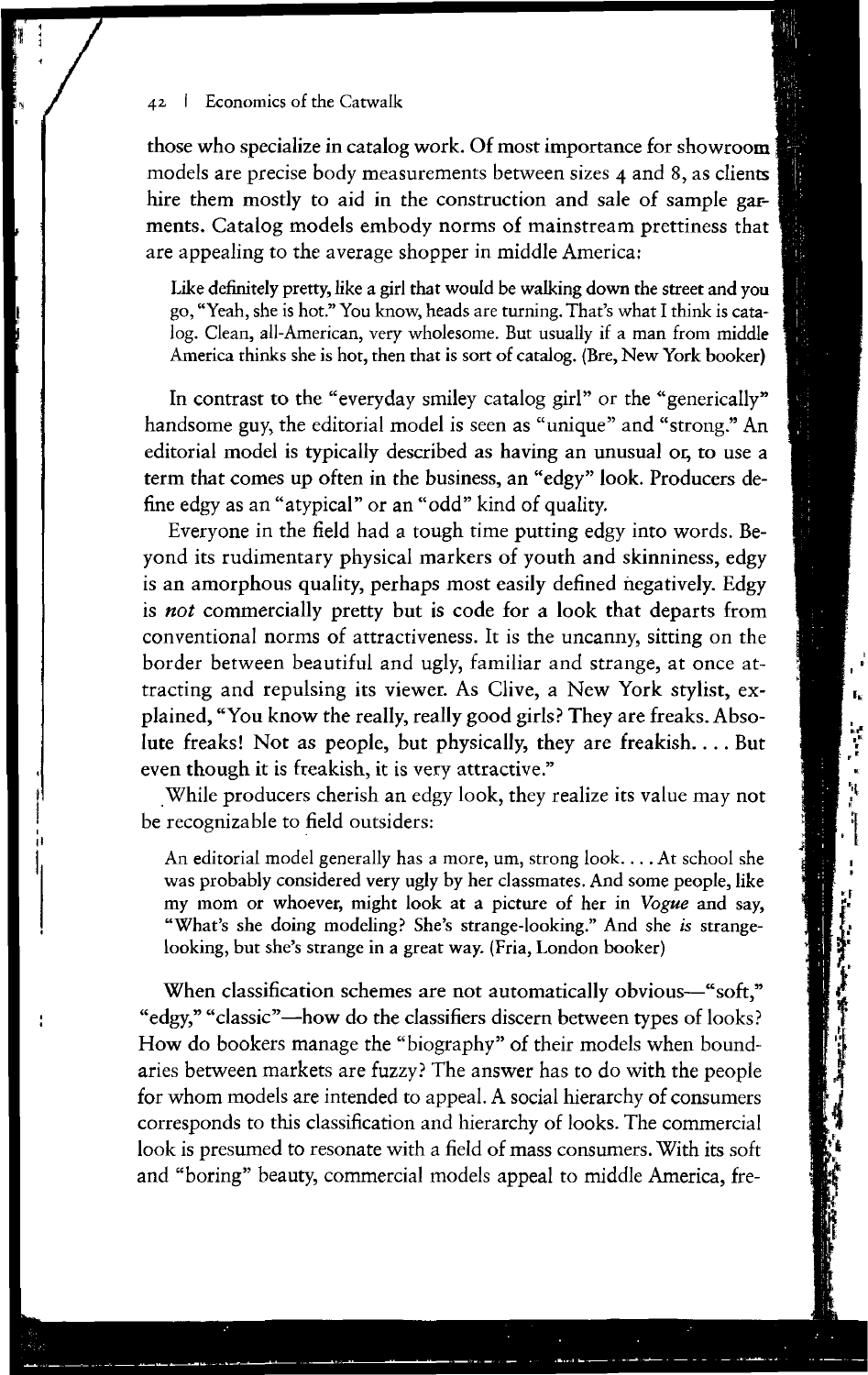i.<br>R

**grently** expressed as "the Midwest" or " Ohio." Apple pie, as one booker put it, works best at the mall. In contrast, the edgy look is presumed to !Esonate with the field of restricted production, that is, other high-end **fashion** producers, such as the readership of avant-garde magazines.

For example, *i-D* magazine boasts that its readers are "opinion form- $\bullet$ s and industry style leaders . . . they are able to predict trends, influ- $\epsilon$  axing the mass market and define brand credibility."<sup>33</sup> While the editonial look functions to build brand identities and communicate prestige, the commercial model simply moves merchandise. Along similar lines, Italian sociologist Lucia Ruggerone found in her study of Italian designers that working in high fashion means devoting oneself to the production of brand identities and aesthetics—and things like "edginess"—that are at best only weakly linked with salable products and final consumers.<sup>34</sup>

Editorial looks are consciously *not* meant to ma consumers in "Ohio" but, rather, to field insiders, presumably in New York and other fashion capitals. (This is not an intended slight to Ohio; producers also referenced the Midwest, and more generally, "middle America," Nebraska, Ulinois, and their own mothers as examples of commercial consumers.) Precisely because it does not thrive amid these massmarket audiences, editorial fashion has an elevated status. The more types of people with whom a model can resonate, the less exceptional she is, hence the lower value, perceived or real, attached to a commercial look. Here we can take a lesson from the art world: as a general rule, the credit attached to any cultural product tends to decrease with an increase in the size and social spread of its audience.<sup>35</sup>

Thus modeling exemplifies the classic tension between art and commerce, and models show us how producers navigate the age-old antithesis.36 Because art is esteemed to be superior to the vulgar material interests of the market, it carries a moral authority, a sort of credibility transferrable to products through branding and lifestyle advertising. The editorial look confers a cultural authority and a form of credit to a handbag, perfume, or a pair of heels, masking cheap consumer products with the distinctiveness of a luxury-brand identity.

Editorial fashion is both the "economic world reversed," in Bourdieu's terms, and the *beauty world reversed.* The winners—by any rational economic measure *and* mainstream beauty contest—lose. That is, the "pretty" and well-paid catalog model is shut out of the long-term prestige contest, and, symbolically at least, she is snubbed.

Of course, the differences between " edgy" and " soft" are, like the look itself, contingent and self-reinforcing. An editorial model deemed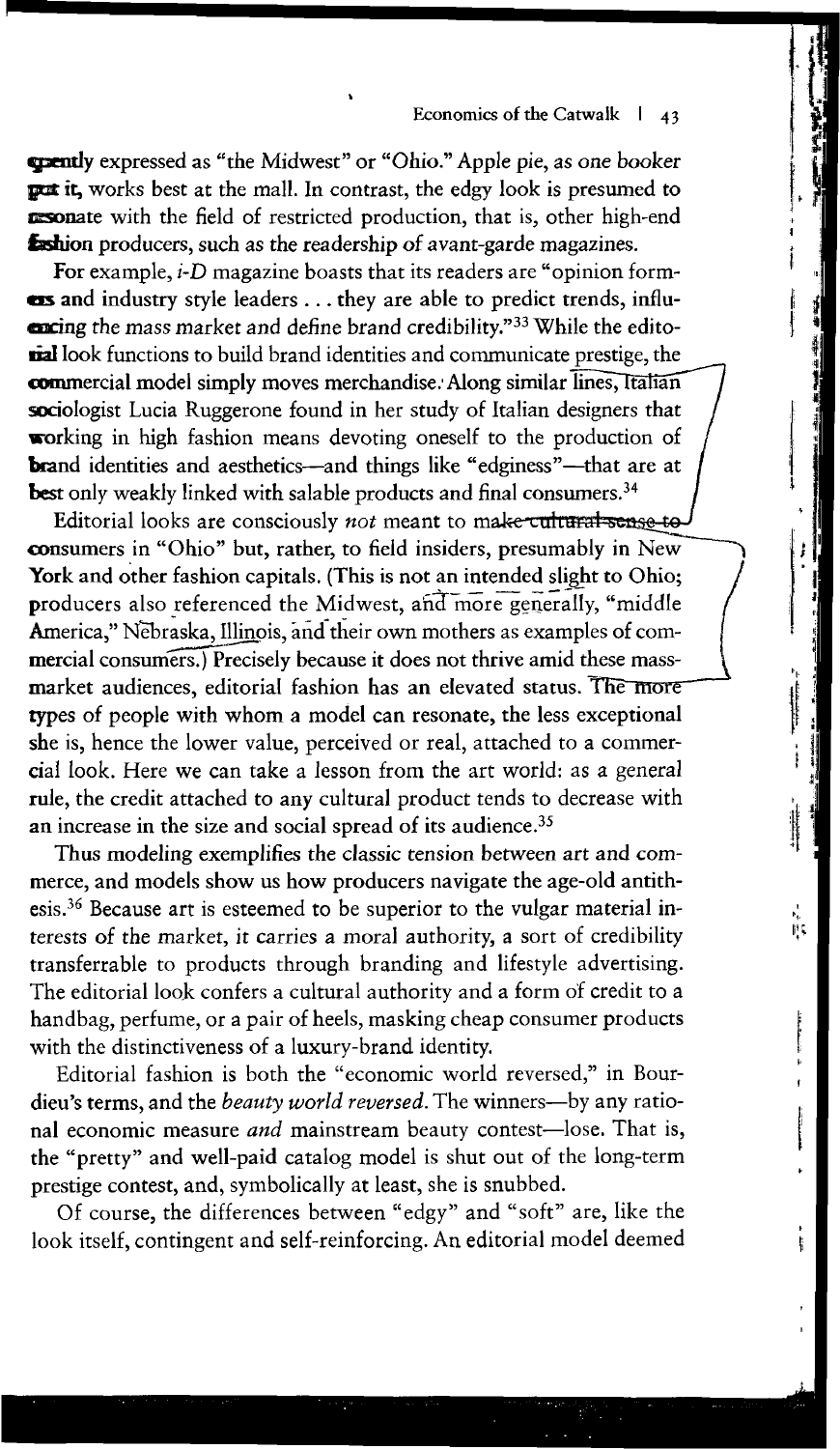## 44 I Economics of the Catwalk

prestigious enough to appear in a Prada campaign will, by virtue of h appearance, become a prestigious editorial star. Likewise, " commercial" is a self-fulfilling label, such that the model seen as commercial by her agents will do catalog work that defines her look as commercial. She will tailor her look to fit with catalog clients' expectations, whether or not she prefers an editorial career. Indeed, bookers complain that for any fnodel, the proverbial grass is always greener across the circuit. Editorial models, often broke, always want to do catalog work, and commercial models, feeling slighted, want to pursue high-fashion work. Should a model become too pushy in disputing her categorization, bookers are likely to " drop" her, terminating her contract. The things that we believe to be real, sociologists often say, we *make* real in their effects, and if there's one lesson I immediately learned in fashion, it's the power of beliefs.

# *Belief in the Game*

Fashion's producers believe in the unique existence of the look, be it " edgy" or " classic," because, put simply, they have to. A belief in the rules of any game is a precondition to playing it. To indulge doubt, to question if one model *really* looks all that different from the next, is to question the purpose of the whole enterprise, and to exit the game. Producers must believe in what they are doing, that one look *is* meaningfully different from the next, and that " good taste" *does* exist and is essential to creating good fashion. They believe, in short, in making fashion for fashion's sake. By believing in these rules, producers forget that they are following social conventions; they operate under the illusion that this game of fashion exists independently of their belief in it.37

All producers act under this *illusio,* this belief in the autonomous quest for " the look." Models want to be it, bookers strive to find and sell it, and clients want to choose it. But victory—of being, brokering, or choosing a winner—seems more magical for producers in the editorial than in the commercial circuit.

Let me explain.

Because "edgy" editorial looks exist primarily to communicate brand images and "push the envelope" of artistic innovation, they are harder to identify and sell than those " safe" and " normal" commercial looks, which (almost) never go out of fashion. Editorial producers thus face greater subjective unpredictability and the inability to state in advance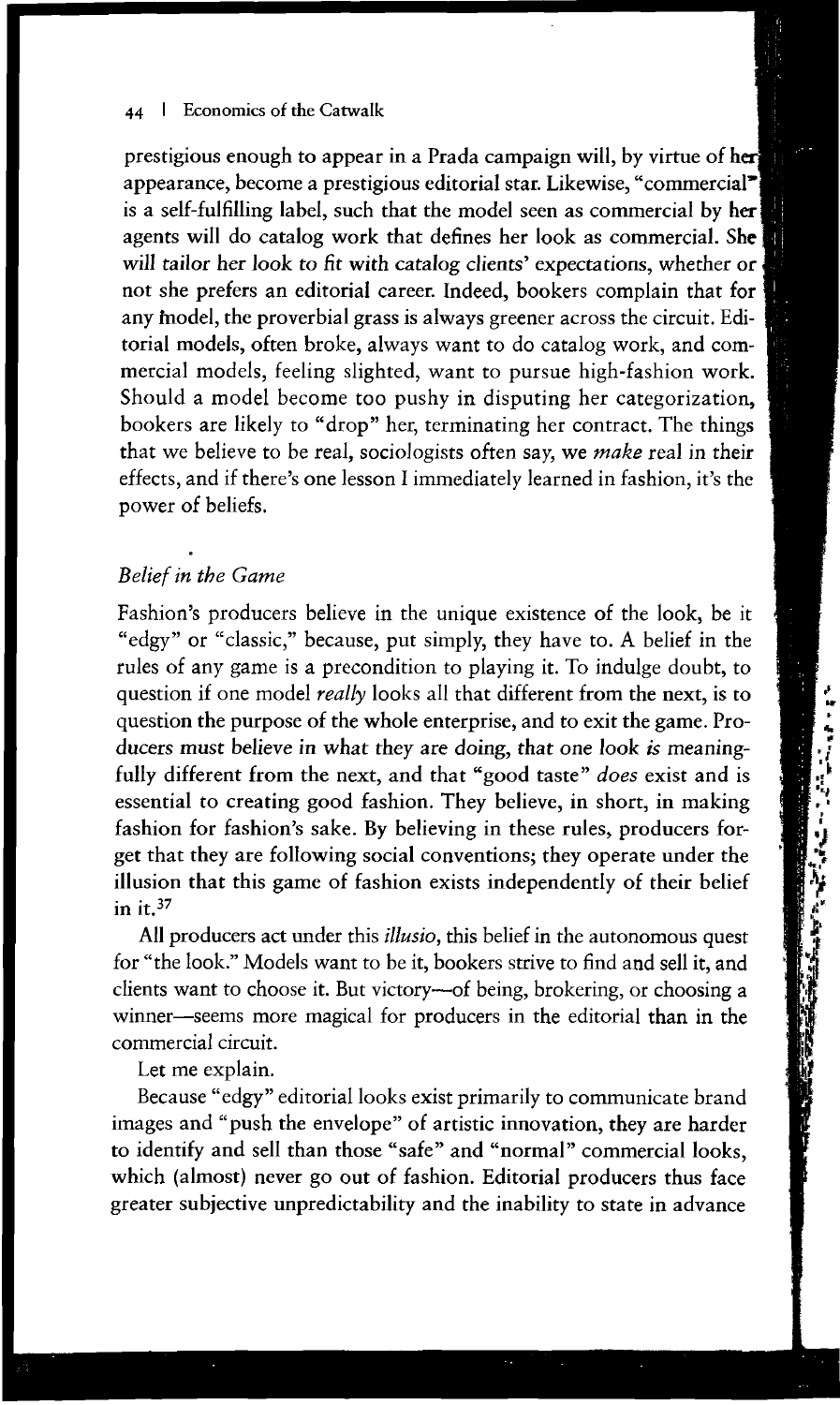## Economics of the Catwalk  $\begin{bmatrix} 45 \end{bmatrix}$

ţ

ŧ

what they want. In the commercial circuit, decisions are more transparently predictable—a look is normal enough to appeal to mainstream consumers—than in the editorial circuit, where the criteria for deciding on one "edgy" look versus another are ambiguous. This ambiguity means that there is an inability to make predictions in the editorial circuit. Editorial models cannot predict their earnings next year (or next month, for that matter). Bookers cannot predict if their new editorial model will catch on. And clients cannot assess whether an editorial model will make their fashions seem more or less fashionable.

Working in the commercial market is a relatively, safe and predictable process. Producers have greater ability to state in advance what it is that they're looking for in a model. There are incremental steps from one job to the next, and though of course the odds are still stiff—few people in the world will ever star in a JCPenney's advertisement—it seems as though there is no real challenge of " making it" in the commercial circuit, simply because there is nowhere to excel to. Catalogs and showrooms, with their safe, steady earnings and " normal" looks, seem like straightforward and transparently decided jobs. There is no commercial winner who seizes all of the rewards, since there is nothing symbolicallyworth winning m the commercial circuit. Without the potential for hitting the jackpot, there is no magic. The commercial circuit breaks this aspect of the *illusio,* or belief, in the game.

This is in contrast to the editorial circuit, where there are no intermediary steps from one job to the next but rather leaps with uncertain landing places. The rewards are great but the struggles to reach them are treacherous and ridden with ambiguities. One has the sinking sensation that one may not make it to the next step, which means that when one *does*, well, how extraordinary! With great stakes and unpredictability, the winner in the editorial winner-take-all game seems to have achieved something not only impossible but also miraculous, as though by magic.

## THE MONEY TRAIL

Most people tend to see legal tender, such as dollar bills, as " real money," while nonmonetary exchanges such as " gifts" and "trades" are the extras, mere "perks," on the margins of serious economic transactions. But nonmonetary payments are crucial to the pricing system in the aesthetic economy. Cash is just one recognized type of currency, and not necessarily the most valued kind. Payment could come in forms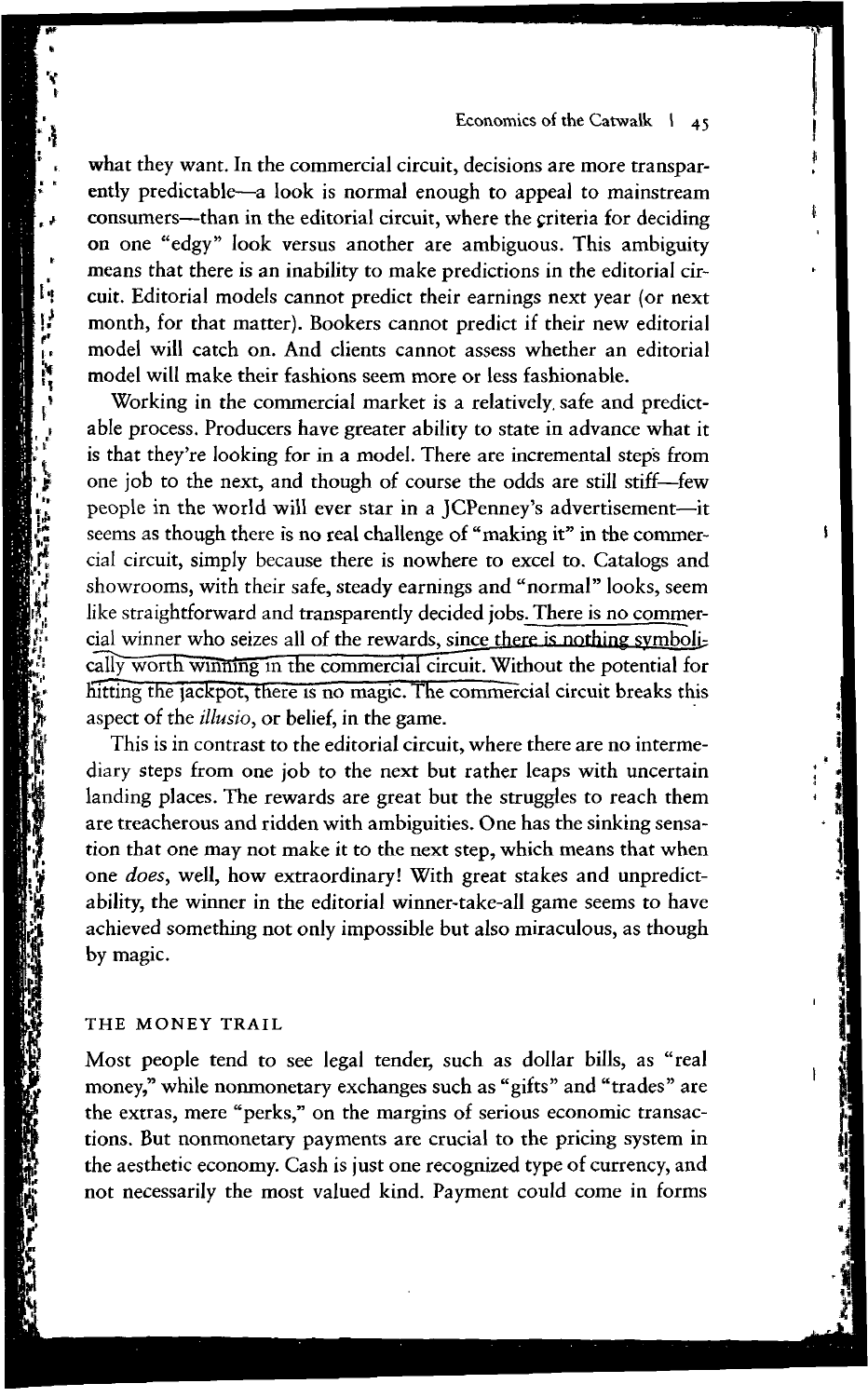#### 4*6* I Economics of the Catwalk

ranging from thousands of dollars to a free handbag, pictures, the promise of publicity, and the association with high-status clients such as *Vogue* and photographer Steven Meisel.

Such unique payments do not correspond to hours worked or effort expended; rather, the range of acceptable tender varies by social standing and by circuit. People in editorial and commercial fashion share an awareness of the proper matching of media, transactions, and status, and they work hard to ensure that appropriate matches are made. Appropriate matches are important to maintain because they mark positions in fashion's hierarchy.<sup>38</sup> Following fashion's money trail requires first considering the symbolic meanings of sums.

## *Cash Value*

In the editorial circuit, where uncertainty is at its highest and risk is steepest, models either win big or they don't win anything at all; there is not much of a middle class. This goes for work in prestigious magazines, catwalks, and campaigns.

The average editorial shoot hovers around \$100 a day. *Vogue* magazine pays about  $f_1$ so ( $f_7$ s in the UK) for a day's work of eight hours, plus an extra \$300 for appearing on the cover. A few publishers pay up to  $\pounds$  120 and  $\pounds$ 225 for a day of magazine shooting. Many magazines in New York and London pay nothing at all, though lunch and snacks are often provided (see Table 2.1).

Editorial models also work for low wages in the most visible and celebrated of a model's work, the catwalk. While top models can command upward of \$20,000 a show—not bad, considering a fashion show lasts thirty minutes at the most and requires four hours of preparation time in rehearsals, fittings, and hair and makeup—the vast majority of models receive little or no pay for their labor. On average, models earn about  $£280$  a show in London (about  $$500$ ), while the average rate for a typical fashion model in New York is about \$1,000 a show. Each season, a handful of models is chosen by a few high-end designers such as Calvin Klein, Jil Sander, and Dior to walk "exclusively" in their shows; exclusivity fees can reach six-figure deals.

Finally, editorial models compete for luxury-brand campaigns, the prize of the market. This is the highest echelon of success in the industry, only reached through the risky route of editorial work and only reached by few. Like the catwalk, clients who book models on exclusive fashion or fragrance campaigns pay extra to ensure sole rights to their new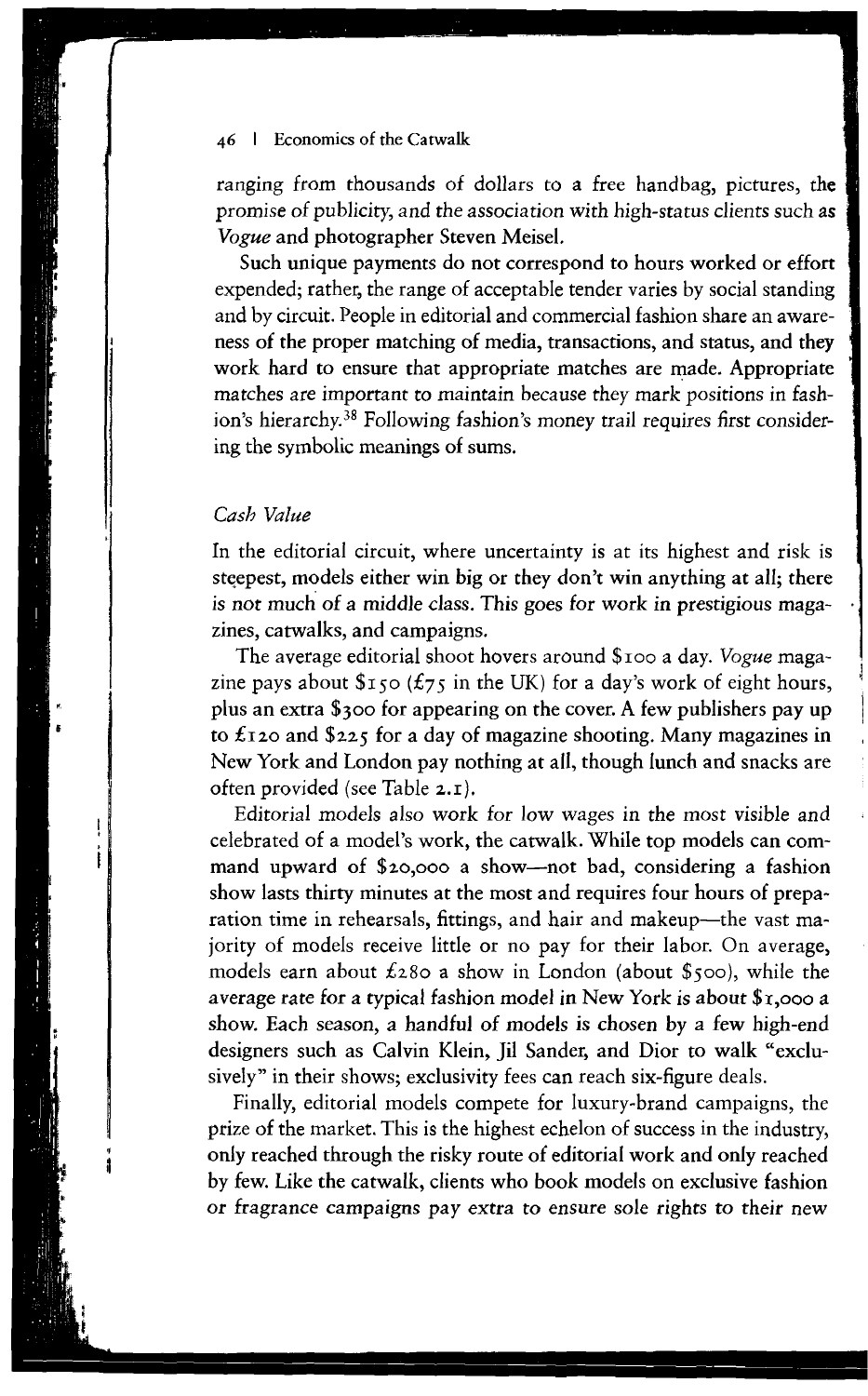### Economics of the Catwalk  $\begin{array}{c} | \\ 47 \end{array}$

| ٠<br><b>Bb</b> Type             | Women Models |           |             |
|---------------------------------|--------------|-----------|-------------|
|                                 | Minimum      | Average   | Maximum     |
| <b>Exercice</b> Campaign        | \$100,000    | \$100,000 | \$1,500,000 |
| <b>Examy-Brand Campaign</b>     | 40,000       | 100,000   | 1,000,000   |
| <b>IV Commercial</b>            | 15,000       | 50,000    | 100,000     |
| <b>Commercial Advertisement</b> | 10,000       | 30,000    | 50,000      |
| <b>To-Level Catalog</b>         | 7,500        | 10,000    | 20,000      |
| <b>Average</b> Catalog          | 2,500        | 3,000     | 7,500       |
| Low-Level Catalog               | 1,000        | 2,500     | 5,000       |
| <b>Showroom/Day</b>             | 400          | 1,000     | 2,000       |
| <b>Showroom/Hour</b>            | 150          | 250       | 500         |
| <b>Exhion Show</b>              | 0            | 1,000     | 20,000      |
| Editorial Shoot                 | 0            | 100       | 225         |

RANGE AND AVERAGES OF WOMEN MODELS' EARNINGS PER JOB

model's public exposure. Campaigns can potentially pay several mil-Eons of dollars, depending on the exclusivity rights, place, and length of nse; exclusive worldwide, multiyear campaigns earn the most money. Among the models I interviewed, women reported astronomical fees npward of six figures, and men reported campaign rates of \$50,000 and tumors of exclusive fragrance contracts with houses such as Dior for **\$** 100**,**000**.**

.

The consistent money is in the commercial sphere. Catalogs, showrooms, and commercial print advertisements provide the bulk of a model's income. Catalog work is the " bread and butter" of a modeling career, with day rates that begin at \$1,ooo/day for new models, peak at \$20,000/day for top models, and average about \$3,ooo/day for most. Catalog retailers often book models continuously for days in a row and weeks at a time, often shooting "on location" in exotic locales, providing the models' transportation and hotel expenses in addition to paying a percentage of the day rate for models' travel days. I interviewed some women who earned up to \$10,000 a day on catalog jobs, but most considered  $s$ 5,000 to be a high catalog rate.

Print advertising includes photo shoots for nonluxury fashion and nonfashion clients such as alcohol, cigarettes, and mass-market, "high-street" retailers. These rates range, on average, from about  $\frac{1}{2}$ ,000 to  $\frac{1}{2}$ ,000.

Metro has another commercial board called the Showroom board, which specializes in informal showroom modeling and fittings. It is consistently high-volume work with small rates, on average about \$200/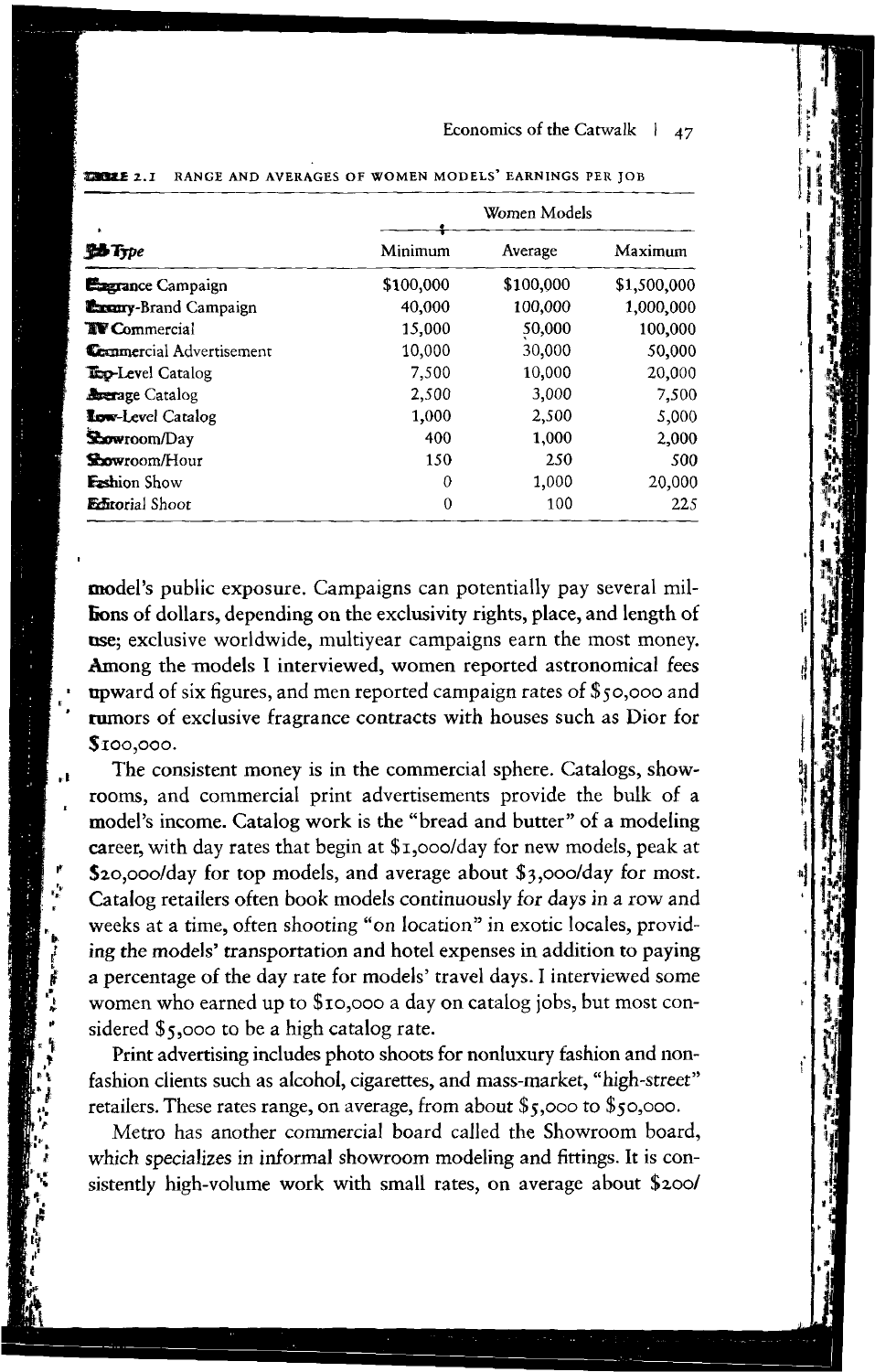#### 48 I Economics of the Catwalk

,但是,我们的学生,我们的学生,我们的学生,我们的学生,我们的学生,我们的学生,我们的学生,我们的学生,我们的学生,我们的学生,我们的学生,我们的学生,我们的学生

hour, but for several hours, days, and weeks at a time. Some of the established showroom models have rates up to \$2,000 per eight-hour day. This adds up to lucrative sums. In fact, the Showroom board brings in well over half of all earnings to Metro. The highest consecutive earner year after year, at Metro is a showroom model who has the precise size 8 body needed to fit clothing for a major American retailer. She makes \$500/h0ur and works every day; to my surprise, I learned that she was fifty-two years old at the time.

Showroom models may advance to " house models" at major fashion houses in which they work exclusively for a designer's showroom on fittings and informal presentations, and sometimes they appear in the Fashion Week collections. While still lower in status than the editorial model, a designer's house model is generously paid between \$150,000 and \$300,000 annually. A house model becomes intimately close to the design team, which can have added benefits. Most notably, I learned that the longtime employer of one house model custom designed for her a wedding dress as a bridal gift.

A separate runway division does not exist at Scene or at most other agencies in London, where clothing production is on a much smaller scale compared to New York.39 The London equivalent of the showroom is the hair show. Hair modeling is big business in the UK, the home base of multinational salons. Hair shows entail the grooming, trimming, or dyeing of models' hair before a live audience of salon professionals and press, and these shows are routinely held throughout the year and provide a reliably steady flow of income to agencies. London hair shows pay between  $\mathfrak{L}$ 300 and  $\mathfrak{L}$ 500 a day and can last two to three days at a time during a " hair convention." Hair shows, however, do not offer reliable earnings comparable to showroom work, as models can only do so much to their hair before endangering their look.

A final type of commercial job is the television commercial, which is very lucrative but sporadic. One model in my sample reported earning \$20,000 to do a department store commercial for fur coats, and another booked a shampoo commercial that totaled \$100,000, plus residuals. Metro and Scene occasionally arranged commercial auditions when invited by commercial clients, but for the most part they arranged for models to work with talent agencies that specialize in TV commercials.

If we break down these earnings by hourly rate, we end up at \$12.50/hour for an eight-hour editorial job, \$166/hour for the catwalk (an average five-hour, \$1,000 runway show), \$200/h0ur for showroom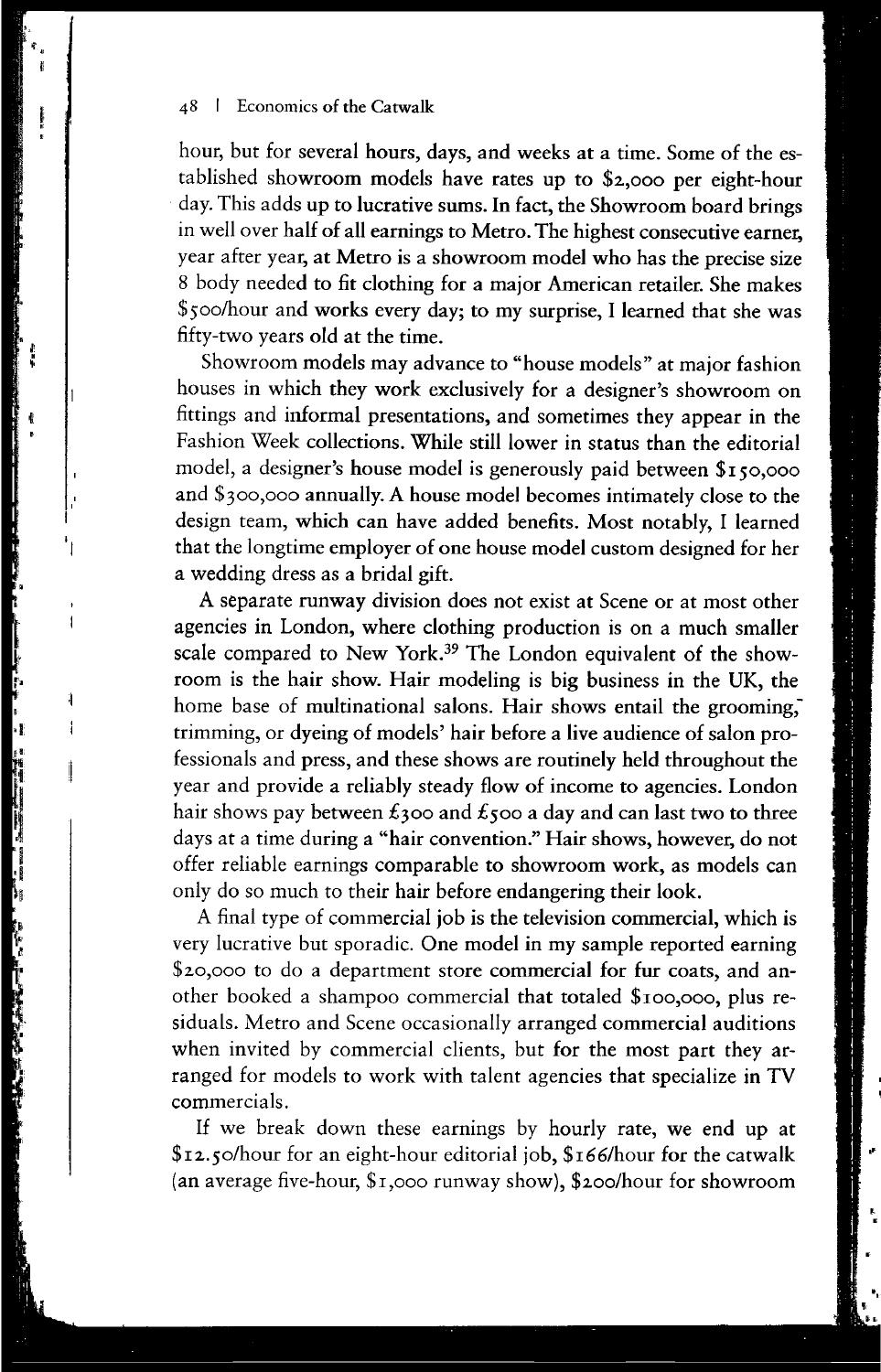work,  $\frac{1}{2}$ ,  $\frac{1}{2}$ ,  $\frac{1}{2}$ ,  $\frac{1}{2}$ ,  $\frac{1}{2}$  for catalog work (an eight-hour,  $\frac{1}{2}$ ,  $\frac{1}{2}$ ,  $\frac{1}{2}$ ,  $\frac{1}{2}$ ,  $\frac{1}{2}$ ,  $\frac{1}{2}$ ,  $\frac{1}{2}$ ,  $\frac{1}{2}$ ,  $\frac{1}{2}$ ,  $\frac{1}{2}$ ,  $\frac{1}{2}$ ,  $\frac{1}{2$ **and** \$2,287.50/hour for advertising.<sup>40</sup>

Consider, for example, *i-D* magazine in London, one of the most sought-after editorial clients for a model. A day of shooting *i-D* does cot pay models. It does not cover taxi fare, nor does it cover the cost of the magazine, about  $\epsilon$  10, which models must buy to put tear sheets lipped out pages of a magazine—in their portfolios to showcase their work. In the end, models *lose* money by working for *i-D.* In contrast, a day of catalog work, say, at JCPenney, starts at about \$2,500 minimum for a woman, and an hour of showroom or fitting pays \$150, with a minimum of four hours, or \$600. Agents hedge their bets that the *i-D* shoot will boost a model's profile with symbolic capital such that, in the long run, she will hit the campaign jackpot, and eventually those campaign earnings will far surpass foregone catalog or showroom earnings. But this is a risky bet, bookers admit, and prestige, accountants are quick to remind, doesn't pay the bills.

In addition to making less money, editorial models have less time in the game. With the rapid turnover of "fast fashion," a model's editorial popularity can be as brief as two or three seasons before her bookings "fall off," as one booker put it. Commercial looks can maintain steady work for lengthier periods of up to ten years, such that the lifetime earnings of the showroom or catalog model likely surpass those of a typical editorial model.

But participants are not in editorial fashion for the money alone, and I found, time and time again, that  $s_{150}$  from *Vogue* was seen as more special than \$1,500 from Target. The classic sociologist Georg Simmel has claimed that money has an "empty quantitative nature" and only takes on meaning beyond its objective number in big quantities, since large sums fire our imaginations with "fantastic possibilities." Viviana Zelizer has since countered that small sums (and, in fact, all monies) also have distinctive meanings, as in the case of the *franc symbolique,* a token sum of money advocated in civil-law countries to be paid to parents as compensation for the accidental death of a child. Contrary to Simmel's original theory—formed in response to growing fears over market capitalism's dehumanizing potential—small sums can carry enormous symbolic weight.<sup>41</sup> It's not the quantity but the social qualities that a payment invokes.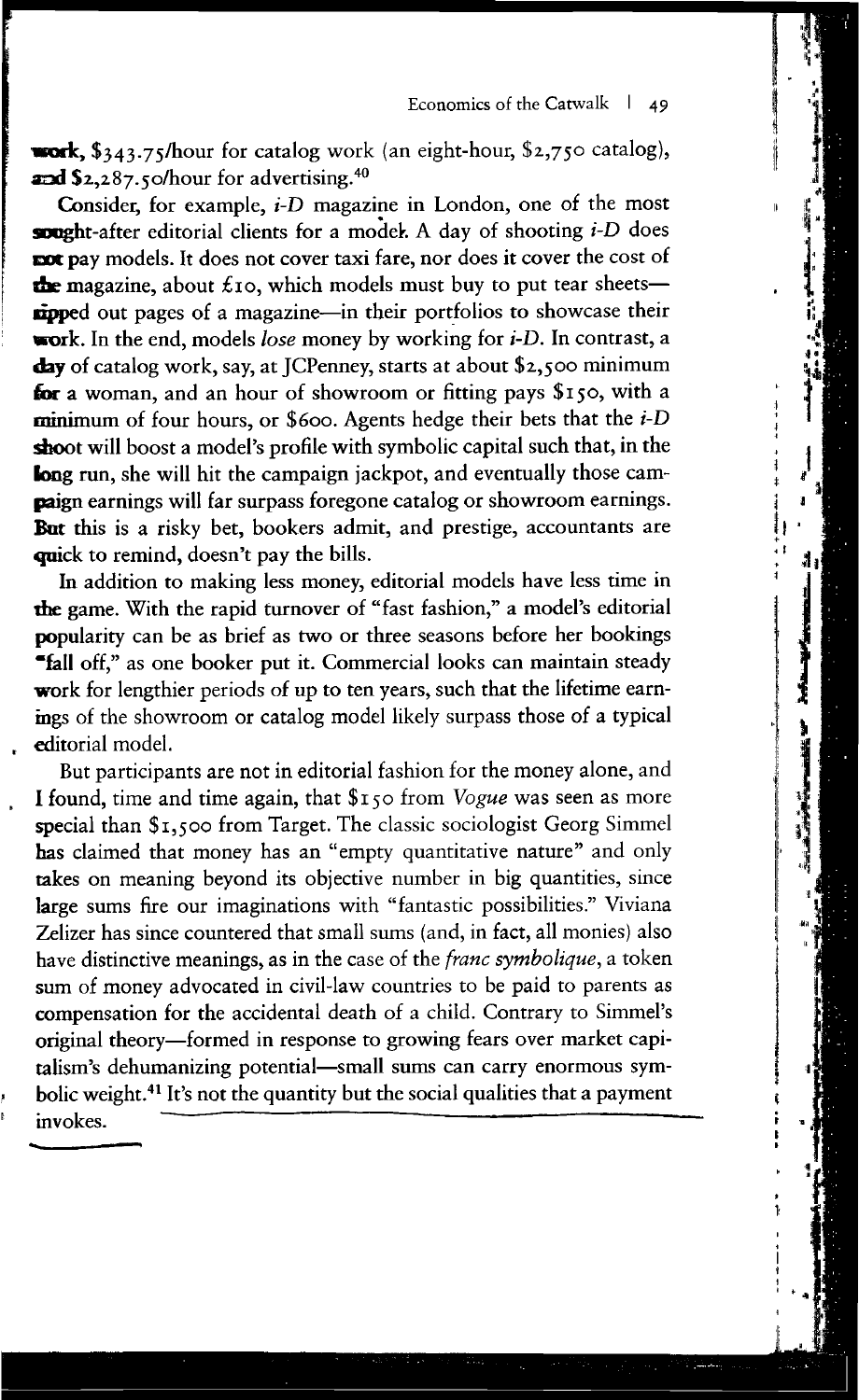jo I Economics of the Catwalk

## *Paid, in Promise and Prestige*

**Many and Party** 

When asked why magazine and catwalk clients pay so little, many bookers simply state, "Because they can." Because editorial clients pay models in the form of publicity and symbolic capital, there is no need to attract models with further incentives. High-fashion and avant-garde titles also offer models the chance to shoot with top photographers such as Steven Meisel, Mario Testino, Steven Klein, and Patrick Demarchelier, all recognized giants in fashion whose very names function as additional capital bolstering a model's reputation.

For the most part, models accept this logic, understanding that the eventual economic rewards will make up for their immediately low wages. "Some magazines can change your career," Clare, a twenty-fiveyear-old model working in London told me, remembering how her rates climbed after she first appeared in British *Vogue.* " It sounds really extreme, but there are definitely some shoots that can take a girl from being just another model to being, you know, the top billing for the shows and campaigns."

While some campaigns can yield astronomical fees, others pay surprisingly little. Some of the most prestige fashion houses notoriously pay the smallest sums of money. Rachel, who specializes in booking New York's editorial work, explained:

I remember when we were booking a girl at the other agency; we were just in shock that the rate was so low. Like any of these people, like Prada. A girl can go to Prada and work every day for a thousand dollars a day. That's nothing! *Nothing*. So the more prestigious the job, the less the money.

As bookers know, prestige is its own currency. Bookers know that prestigious clients *know* that they don't have to pay their models much, if anything at all, because they provide models with valuable symbolic capital to start up any model's career:

Armani is not the greatest of campaigns, but whatever, Armani can turn around and build a girl's career or build a guy's career; there's a relationship between the client and the model [that] hopefully mutually benefits both of them, whereas nobody builds their career on the Pepsi ad. (Ivan, New York booker)

Brand-name fashion, as opposed to brand-name soda, adds value to a model's reputation and, hopefully, his or her lifetime earnings. Models also work for pictures and exposure in magazines, though these forms of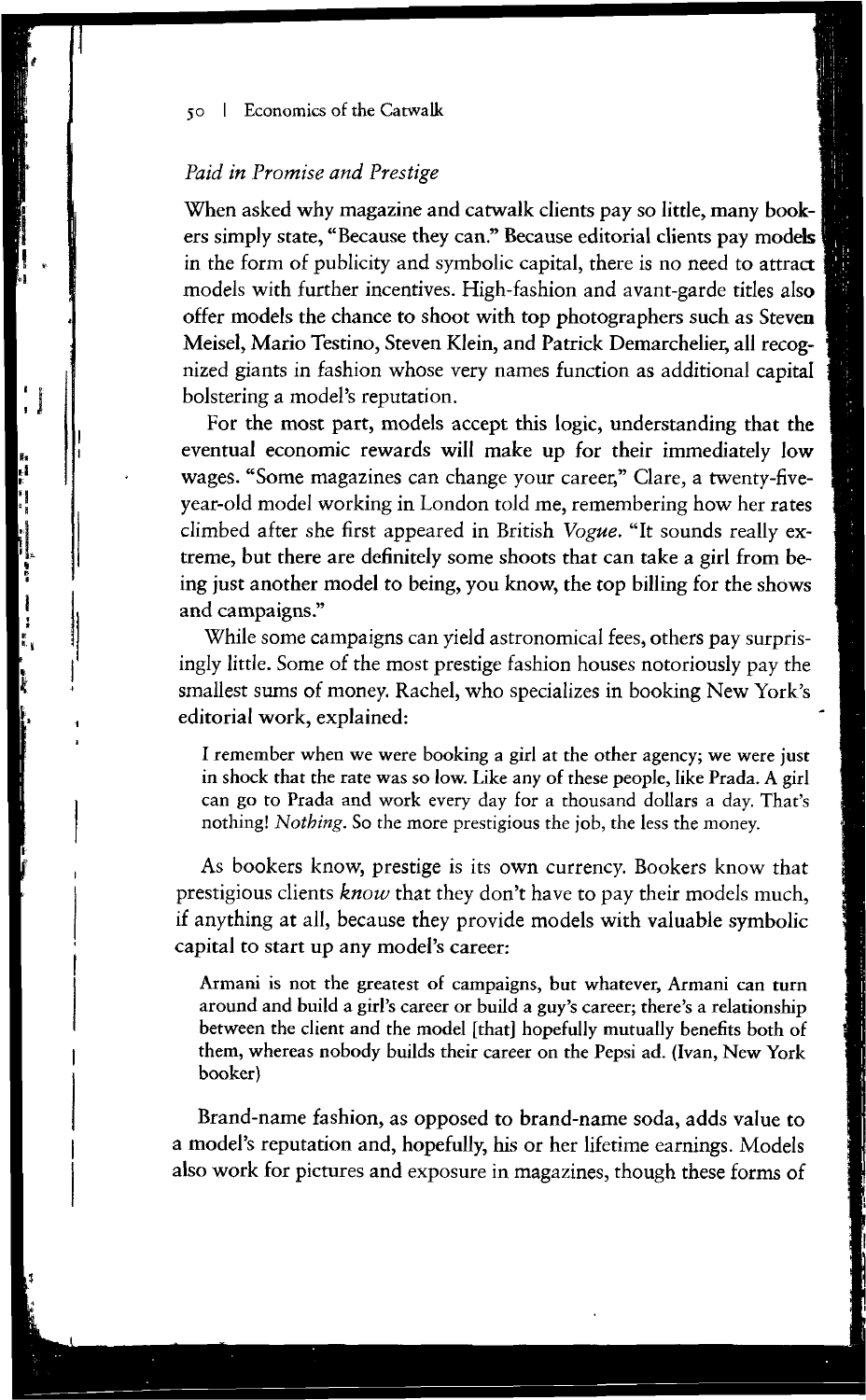$\ddagger$ ŧ

 $\mathbf{t}$ 

arction are rife with problems. A client may never send the pictures, as seed, or the pictures might not run in the magazine, as promised.

**The promise** of future success can—and in fact most likely will—go **unffilled.** The prestige of editorial work, however, has lingering social **lenefits.** Several years after quitting the field, the bookers at Metro still **fixally** refer to the few high-profile Fashion Week shows I managed to  $sumre.$ 

# **Wall Work for Clothes**

**1990年的一个人的情绪是在这里的人的时候,我们也不是一个人的人的。** 

**\*Did** you get to keep the clothes?"

That question often is asked when my research comes up in casual **conversation.** Impeccable style is part of our cultural imagination of **fashion** models, whose wardrobes, we think, must be filled to the brim with fabulous freebies and gift bags. But offerings of clothes, shoes, and feandbags, like any gift, do not come free of charge. These " perks" of modeling are not mere extras on the sidelines of the " real" economic transactions. Perks are in fact central forms of payment and are a recognized transaction media loaded with symbolic meaning. They mark social status for models and clients alike.

Gifts of clothing are most frequently " given" during Fashion Week, where many designers pay in "trade," the term for a system of paying models in clothes. Designers of all levels, from bare budget start-ups to established retail giants, *can* pay in trade, but generally only new designers in the early stages of their careers barter with last season's leftovers when hiring models. These " gifts" of clothing can vary widely. During my two years in the field, I received everything from handdelivered valuable couture pieces to crumpled T-shirts available for pickup out of an old box. After I walked in one small show for a new label, the designer directed the models to her work studio upstairs where we each were told to pick out two items from an enormous pile of rumpled clothes, belts, and bags spread across a large conference table; seventeen models proceeded to pillage through the pickings in a frenzy. Two weeks after walking in a major celebrity-studded show for one famous designer, I received a bag full of five samples from the designer's past collection, all expensive pieces, but ill-fitting nonetheless. These pieces, usually, became gifts of my own to pass on to friends.

Payment in trade is a haphazard arrangement, quite likely to go unfulfilled. Many designers never send clothes as promised, or they send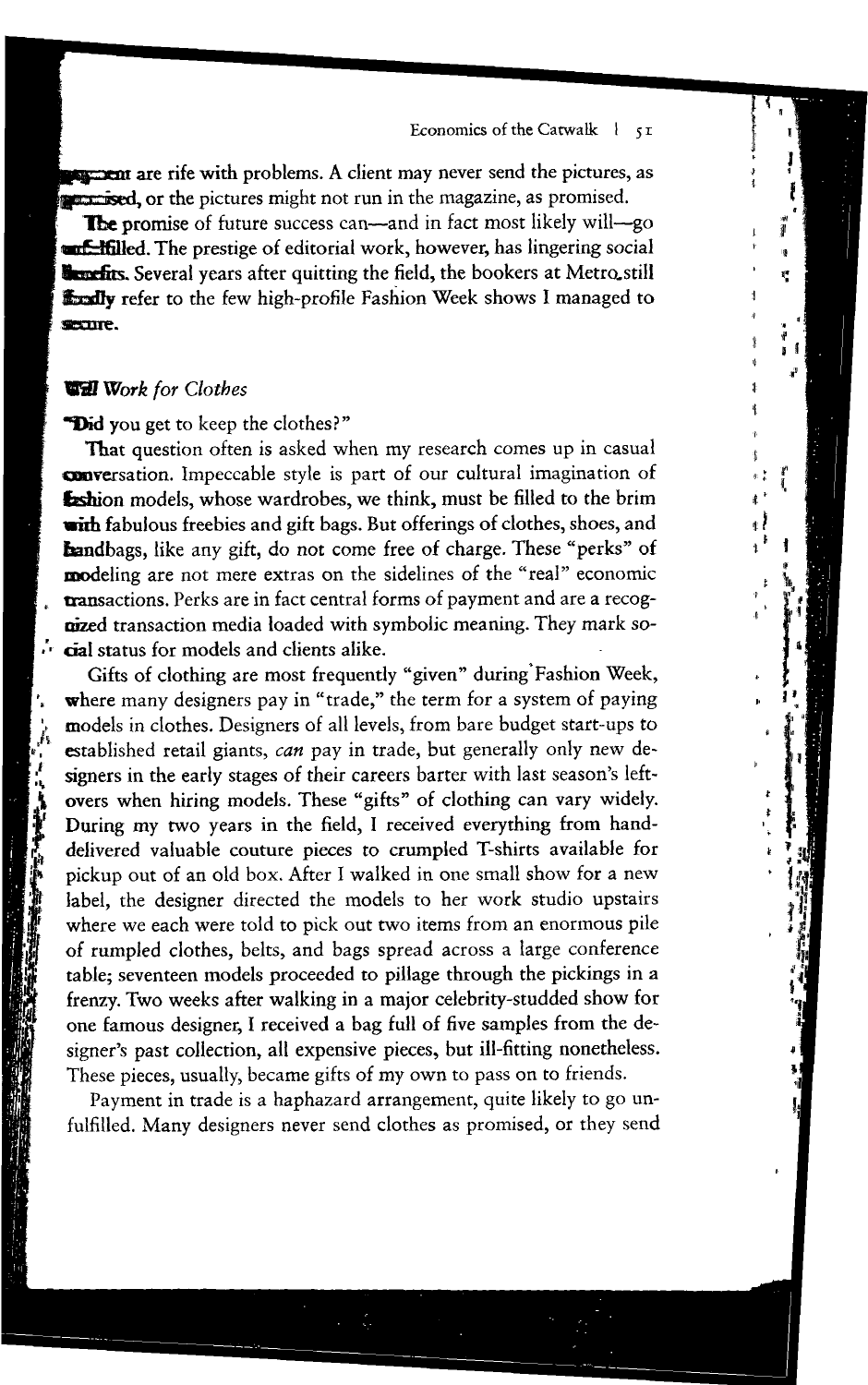### 52 | Economics of the Catwalk

damaged or unwanted clothing. In one instance, I shot for thirteen hours for the look book of an up-and-coming designer who promised a wonderful embroidered jacket, which was never to be seen, nor was the designer heard from again; her company went bust. On the opposite end, at yet another Fashion Week show, models submitted an online form to request their favorite item from the collection, which arrived two months later, accompanied by a personalized thank-you note.

Such an irregular system of payment would never be permitted from catalog clients. Precisely because they enable greater access to prestige and high-status names in fashion, editorial clients are able to forgo the monetary payments expected of their commercial peers. Thus the perk marks the client's high social status. Clients may or may not come through on promises of barter, because they have already paid models with the opportunity to appear in coveted catwalks and shoots.

Just as perks mark the prestige of editorial clients, they also signify the low status of novice models. Supermodels do not pick T-shirts out of a box for their efforts; such an arrangement is inappropriate to a supermodel's social standing. Top models can command tens of thousands of dollars for each catwalk appearance, while newcomers must accept any payment. This is the logic of barter in showrooms, where new models are hired to fit clothing in exchange for store vouchers. On the eve of a major designer's Fashion Week show, I was hired to work in a showroom to "build looks," which involves trying on the designer outfits that would be worn the following day by highly paid top models. For four hours of work, I received \$750 store credit to the designer's shop in S0H0, where I learned that the average cost of a dress is \$800 and my store credit would be reported as taxable income. For novice models with lesser social standing, these trades are considered integral parts of their development.

More seemingly peripheral perks are the so-called " freebies" that models enjoy by participating in other service and entertainment industries. As a model I received free haircuts from chic Manhattan salons, deeply discounted gym memberships, and scores of "free" dinners and drinks at nightclubs in New York's Meatpacking District. But, as Marcel Mauss has noted, no gift goes unreciprocated.<sup>42</sup> The gift creates obligations; it enrolls receivers into the obligation to reciprocate. A gift signifies an exchange relationship, and with every free drink, haircut, and gym discount, models pay with their bodily capital by inadvertently advertising these goods and services. Consider how gifts of clothing are good advertising for designers: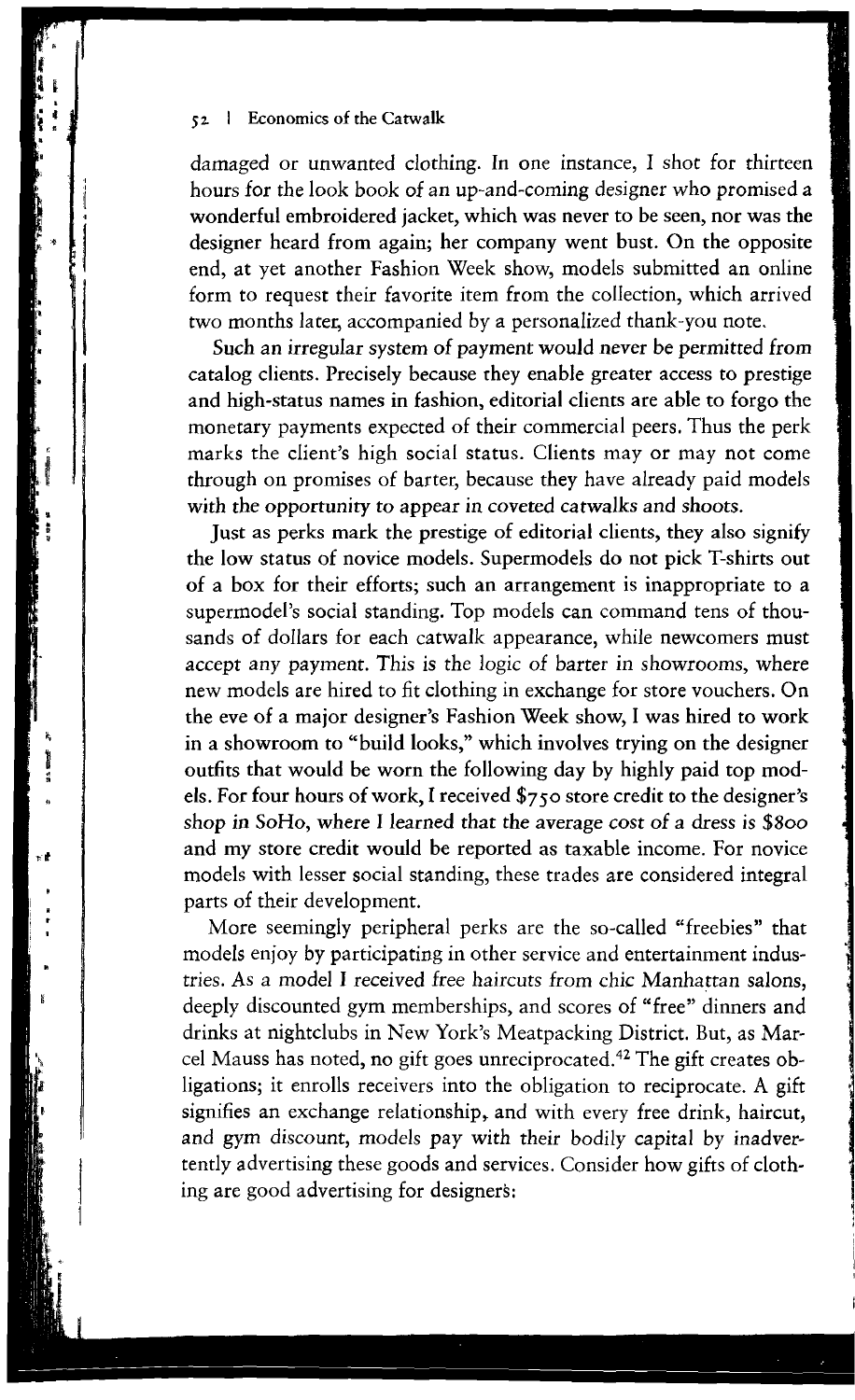### Economics of the Catwalk | 53

So you've modeled for the client because you're attractive in the client's eyes, and the client knows you to be a good vehicle for selling those clothes. And now, you were paid in the clothes, so you put those clothes on and go out in them, so what are you doing? You're selling those clothes all over again! What a great idea for the client! (Leonard, New York staff)

At one casting with an hour wait in line, models received a " free" pair **of** designer jeans, but with a catch: models had to walk out of the casting wearing them, a clever marketing strategy to have dozens of models **in** uniform denim at the height of Fashion Week, turning Manhattan's streets into a conspicuous catwalk. There is no such thing as a free lunch for models, who pay for their freebies with their looks.

Hence, editorial models, for all their prestige, are likely to be broke compared to their commercial counterparts. These pricing schemes are naturally difficult to explain to field outsiders. I met one young Eastern European woman whose editorial career was soaring in London, though she had little to show for it. Even worse, she had trouble explaining to her parents why she needed to borrow money, despite her full work schedule. I could sympathize. My own father had recently remarked, upon learning that I received a bag full of sample clothes for walking in a fashion show, " That and a buck will get you a cup of coffee."

## *Where Does the Money Come From?*

ł Ŵ Ņ

> I was surprised to find more than a few stylists, photographers, and designers in straits as dire as the editorial models. Photographers and stylists frequently lose money on magazine shoots, paying for studio and equipment rentals and lunch and transportation costs out of pocket. How do high-end clients manage to pay exorbitant campaign jackpots in the face of these losses? Where, in other words, does the money come from?

> Following the catwalk from start to finish reveals a surprisingly complex money trail. Fashion Week shows are particularly expensive for designers. In New York, a single-show budget can run into hundreds of thousands of dollars: \$50,000 to rent space in Bryant Park Tents (now Lincoln Center), \$100,000 on production costs, including hair and makeup, dressers, set design, lighting and music, and another several thousand to pay models.43 The immediate profits of this costly venture are zero. Catwalk shows do not generate direct returns on investment for most designers, but, rather, they are brand-building strategies for future success. Many catwalk designs are not practical, or wearable, creations,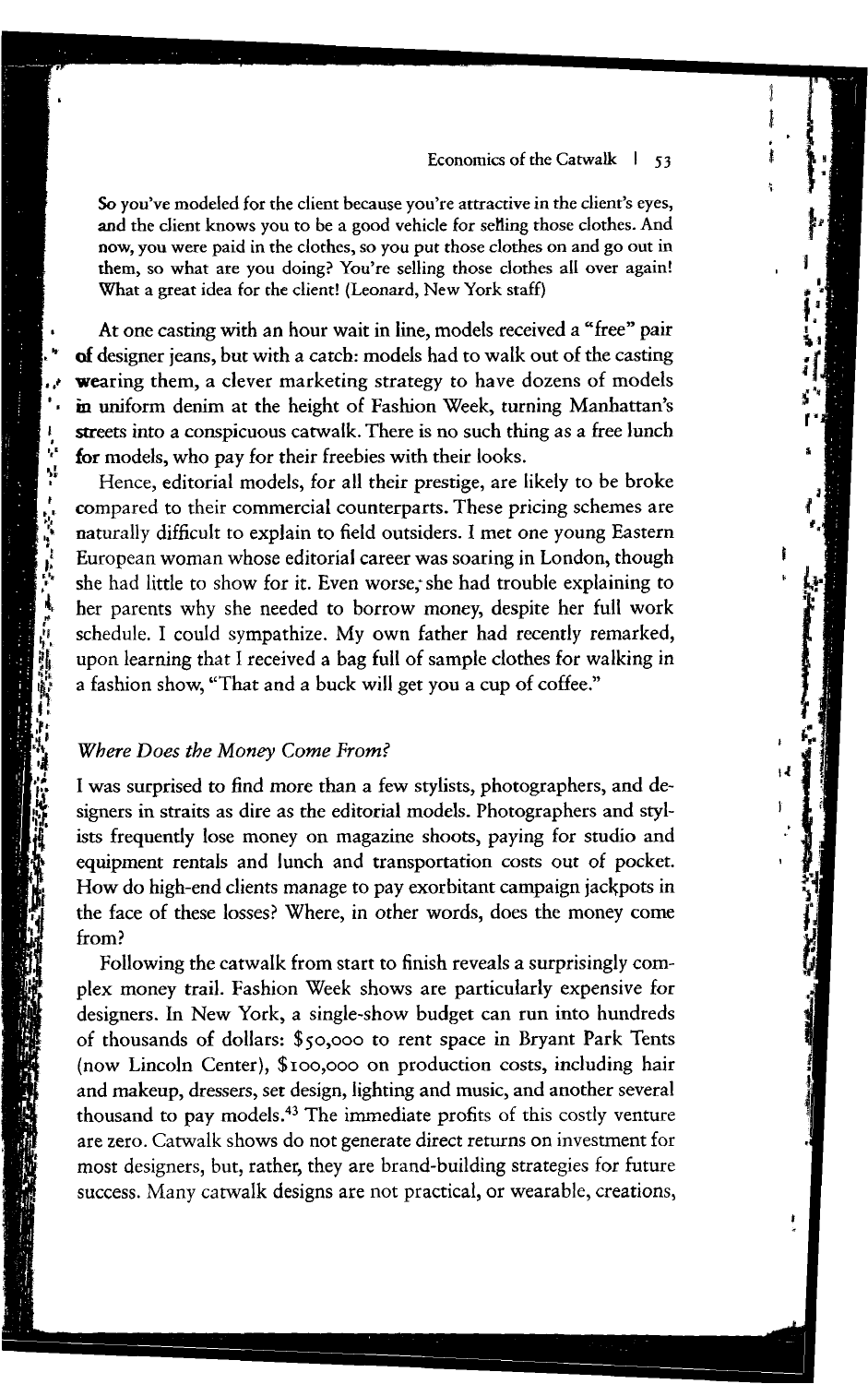ŀ

# *At the Casting, You're All Beautiful*

THE SHIP SHOPPIES

In the spring of 2004, three months into the field, I attended a casting in an uptown designer boutique for a fashion show. When eight models arrived in the shop, a woman introduced herself as the show's producer and pulled us to the side. Standing in a semicircle and holding our portfolios, we listened to her deliberate. She did not look through our portfolios; instead, she looked us over, slowly, with care. "This is the hardest part of my job," she said, as she explained that she would have to " choose" two among us for an upcoming fashion show. " You're all beautiful!" As she spoke, an assistant, an older gentleman, took one each of our composite cards, and he scanned our bodies intensely, even craning his neck to see some of our backsides. He shuffled the cards in his hands, ordering them in a way we could not see.

After the casting, I walked with two models to the subway, and they laughed about how the casting felt "so weird." One model exclaimed, "That guy was looking, I was like, covering my ass!" She gestured with her hand covering her behind. Her friend laughed and added, "We all were.... And that guy was shuffling the cards. I was like, 'Am I on top or bottom?' "

Such a casting arrangement is not " weird" in the sense of being unusual. Castings and go-sees are part of a lengthy process of matching models to jobs. Castings typically involve models lined up against each other; models are chosen for employment based on criteria unknown to them. Models sometimes do not know what the casting is for, who will make the final hiring decision, or on what criteria they will be chosen or dismissed for the job.

The casting itself is a predictable procedure. There is a greeting with a handshake, some chitchat, and a review of the model's portfolio. Then the client glances over the model's face and body, perhaps asking to take her picture (once habitually with a Polaroid camera, now with the digital kind). The client then asks the model to try on a sample outfit and watches her walk the length of the room and back. The procedure closes with a pleasant valediction and a " Thank-you for coming."

So while not unusual in modeling work, such a casting arrangement is "weird" in the sense that it feels strange, even repeatedly, because it violates tacit social norms of politeness. For instance, it is rude to stare at women's behinds, or to flatly dismiss job candidates to their faces. Castings are, in Goffman's terms, problematic encounters.10 Standing before clients for inspection, models must suspend such ordinary social norms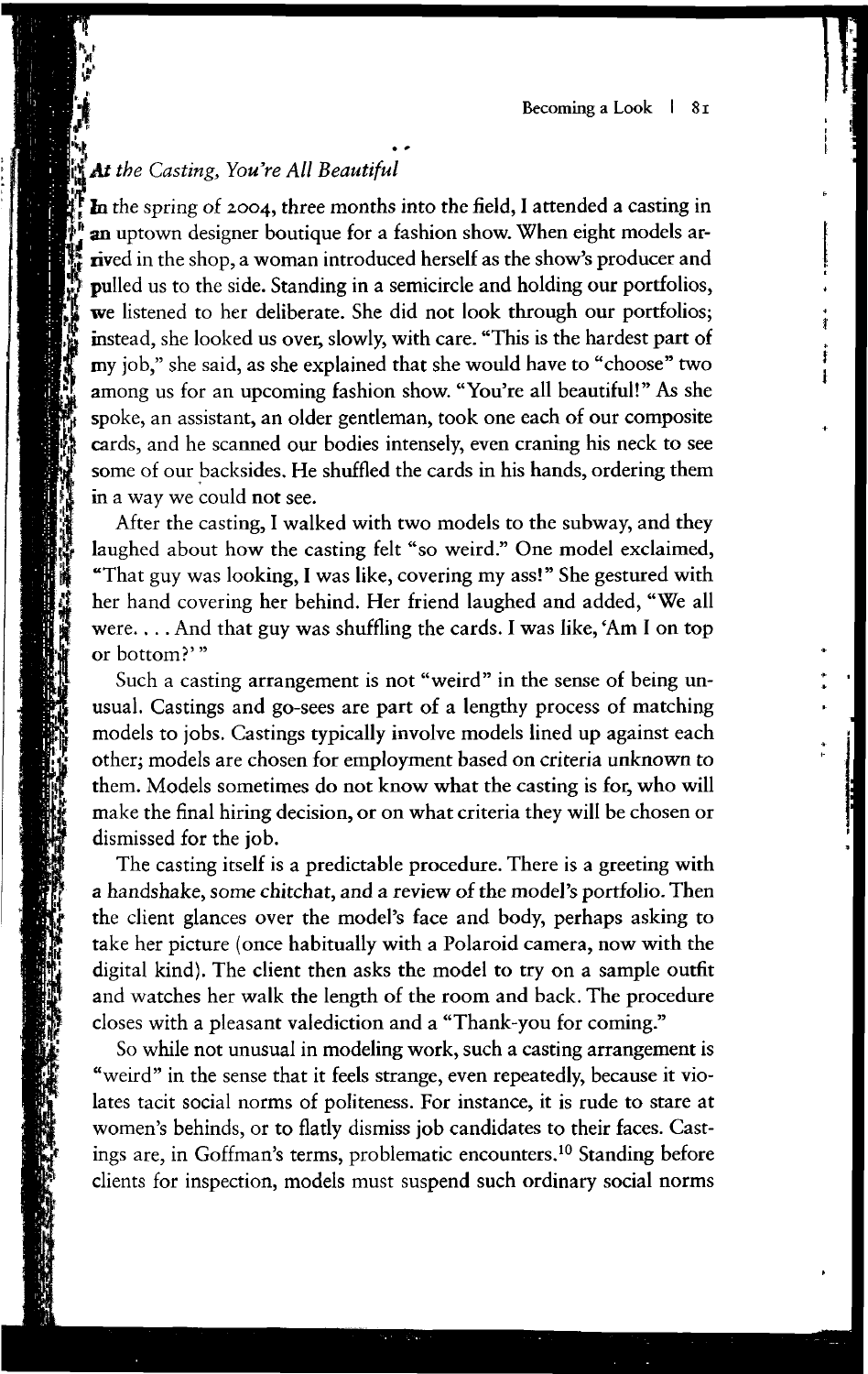#### 82 I Becoming a Look

 $\overline{1}$ 

and accept, at least for the duration of the casting, that they are display objects for sale in a silent auction. Clients, for their part, generally make their assessments with as much tact as possible, careful not to identify the losers from the winners or their logic in choosing one model over another.

This is one of the hardest parts of the model's job—walking out of a casting and being unable to assess how the meeting with the client went. Certainly, there are recognizable signs of the client's interest and disinterest, as models explained. If " they like you," clients are likely to spend time with you. They will carefully look through your portfolio, they will laugh with you, they will ask you questions about your life, your interests, and perhaps your future availability. They will compliment you and your pictures; they will smile. In short, they recognize and validate the model's presence. If they do not like you, they may exude the obvious signs: flipping through your portfolio quickly, or not at all, not making eye contact, and perhaps even looking at *other* models in the room (this happens with surprising frequency).

Such signs, however, are just that, mere signals that suggest but do not solidify. I have walked out of many castings with a huge smile on my face thinking, *" I* nailed that one!" At a casting for a T-shirt designer, the client said to me, " You're perfect." He even introduced me to the company's owner, and then both of them showered me with praise. But I never got the job, never again heard anything about it. Clare explained the letdown of the positive casting experience that leads to nothing:

That's one of the biggest enigmas of the biz, if you can tell or not if they like you. Because the thing is, sometimes you can do a casting, and they're so positive, and they're like "Yeah yeah, you're great, we'll see you tomorrow!" They're *that* definite. You walk out, you call your agency, and they haven't even optioned you, let alone booked you. You're like, why did you bullshit me?!

Alternately, a casting may ruin your day but still land you the job:

But then I've gone to castings where I just went " Oh what a fucking load of shit! I just won't even *think* about that one ever again." Then I get the job. So I think you could define it like a funny fish. You really don't know, like, you just don't know, what it is about castings. (Jack, 22, London)

The "weird" mystery of a casting assessment is the model's first encounter with precariousness to get work. It is the precursor to a series of career gambles.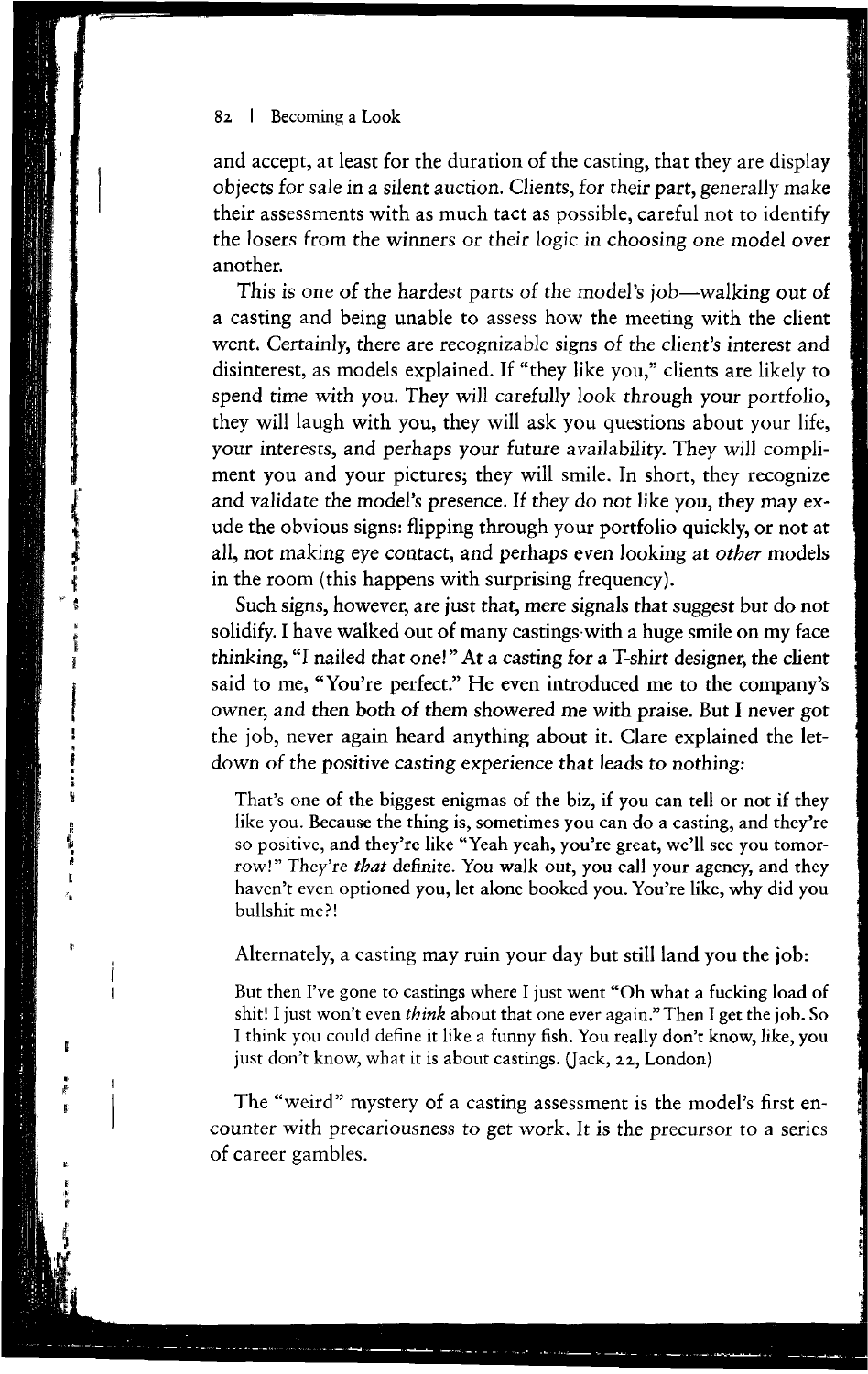## *Options Are Like Air*

Gfc

■גי

 $\mathbf{\Sigma}$  the casting is the first tenuous step, then the option is the next blind **leap** toward securing work. After a casting, the client calls bookers to **place** models on hold, on "option," for upcoming jobs. They option models  $\overline{\mathbf{m}}$  rank order of interest, from first (strong) to third and even fourth  $\epsilon$  (weak) option. While a strong option is an indicator of the client's inter**est,** it is, like the pleasantries at the casting, still just an indicator. As Anna, a twenty-five-year-old Russian emigre put it, " Options are like air. They come off."

Options may appear suddenly and for reasons unknown. In London, a model named Oliver one morning received the news from New York that he was on option for the Dolce & Gabbana campaign. "I was like, just going about my daily activities, you know, waking up, going to the loo in the morning, everything. And meanwhile [as] I was doing those things, there was like Steven Klein or whoever picking out my photo off a website!" To Oliver this meant that somewhere across the Atlantic important decisions were being made that could change his life, and all without his knowledge.

But just as suddenly as they appear, options can be dropped for no reason, often at the very last minute. Edward, a twenty-two-year-old Londoner, learned this the hard way early in his career. Within weeks of signing with a select agency, he was optioned by one of Europe's most powerful casting directors for a prominent Milan show:

My booker's like, we definitely got that, because [that casting director] really likes you. And then they cancelled everyone else's options and left mine up until ten o'clock at night, and then they cancelled my options. I hate [that casting director]. You can put that on tape!

The opposite is also true; models can be called on to attend bookings at only a moment's notice. The result is a schedule that is not of the model's own making, nor understanding. Most models I spoke with tried not to dwell on their options, and a few preferred not to know them at all. Explained Daniella, age twenty-three, in New York, "I would rather not get my hopes up for something that's not cemented."

Try as models might to ignore them, options leave behind an anxietyproducing trail; in fact, they are written at the top of a model's daily schedule and often include gut-wrenching details, such as the name of a famous photographer shooting the job that could have been theirs, or